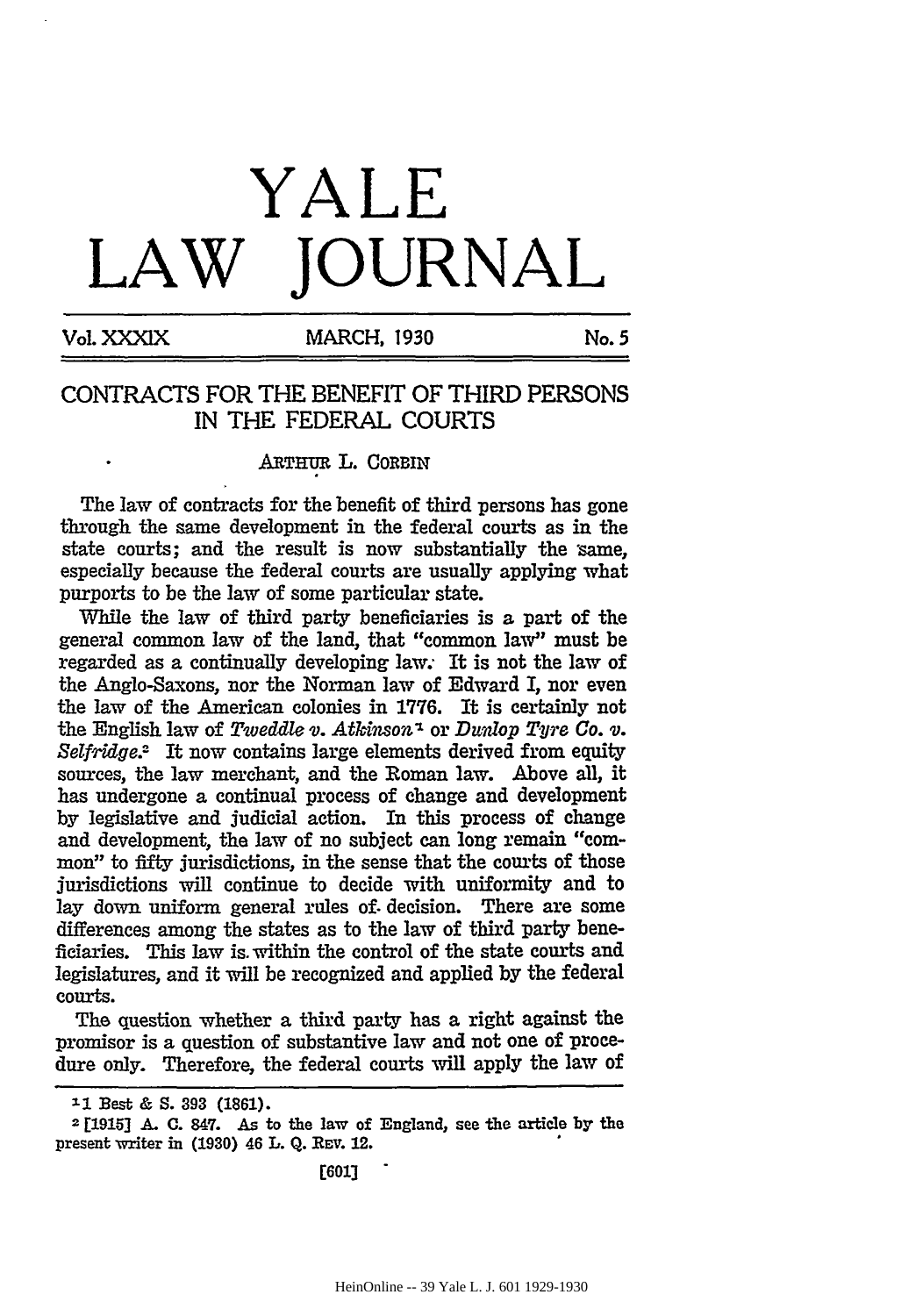$\emph{602}$   $\emph{YALE LAW JOURNAL}$  (Vol. 39)<br>the state whose law is regarded as determining the legal operation of the contract. It cannot be said that there is "a federal tion of the contract. It cannot be said that there is "a federal law" or a law of the federal courts. Cases in the federal courts law" or a law of the federal courts. Cases in the federal courts will be determined in accordance with that system that the court deciding the case thinks is applicable to the contract involved in that case. This means that in the federal courts involved in that case. This means that in the federal courts there may be many laws as to third party beneficiaries, not there may be many laws as to third party beneficiaries, not merely one law or system. merely one law or system.

The question whether a third party has a right against the promisor is a question of substantive law and not one of pro-promisor is a question of substantive law and not one of procedure. But the question of substantive "rights" cannot be cedure. But the question of substantive "rights" cannot be separated from the question of remedies; and remedies and separated from the question of remedies; and remedies and procedure are also overlapping fields. Pragmatically, the test of existence of a legal right is the availability of some legal of existence of a legal right is the availability of some legal remedy, direct or indirect. Unless the judicial and executive remedy, direct or indirect. Unless the judicial and executive officers of government take some notice of a supposed "right" officers of government take some notice of a supposed "right" and will act in such a way as to constitute a societal sanction, and will act in such a way as to constitute a societal sanction, there is no reason for saying that the claimant has a jural right. there is no reason for saying that the claimant has a jural right.<br>If this is "pragmatically" true, it is mere inconsequential verbiage to say that it is "theoretically" not true. **Of** course, any one biage to say that it is "theoretically" not true. Of course, anyone can by constructing his own language and his own definitions build up a consistent "theory" of rights; but the problem of the build up a consistent "theory" of rights; but the problem of the lawyer and the judge is, What are we to do about it? In the lawyer and the judge is, What are we to do about it? In the case of a third party beneficiary, therefore, the particular court case of a third party beneficiary, therefore, the particular court must determine whether or not under the system of law that it must determine whether or not under the system of law that it administers it should act in such a way as to sanction the third party's claim-should give some direct or indirect remedy. If party's claim-should give some direct or indirect remedy. If it does anything that will operate practically as a sanction, it is it does anything that will operate practically as a sanction, it is recognizing and in some degree enforcing a right in the third<br>party. The form taken by this sanction---the form of the party. The form taken **by** this sanction-the form of the "remedy" given--varies. It varies in effectiveness as well as in "directness"; and it varies with the particular jurisdiction. in "directness"; and it varies with the particular jurisdiction. Therefore a court may feel limited in the remedies that it can Therefore a court may feel limited in the remedies that it can apply and in the procedure **by** which the issues are to be de-apply and in the procedure by which the issues are to be de· termined, even though it can apply some remedy in accordance termined, even though it can apply some remedy in accordance with a particular procedure. Remedies and procedure are in-with a particular procedure: Remedies and procedure are indeed determined by the law of the forum; but in determining its remedies and procedure, the court is also determining its substantive law of rights and duties. stantive law of rights and duties.

As to the substantive law, it is true that the federal courts, As to the substantive law, it is true that the federal courts, like all other courts, must determine for themselves the rights of the parties before them. In so far as they recognize and of the parties before them. In so far as they recognize and enforce rights and duties, they adopt the law involved as the law of the federal court and make it the federal law for the sort of case before the court. But the law that they adopt does sort of case before the court. But the law that they adopt does not have to be drawn from federal statutes or antecedent federal not have to be drawn from federal statutes or antecedent federal<br>decisions; nor is it· *drawn from some "brooding omnipres*-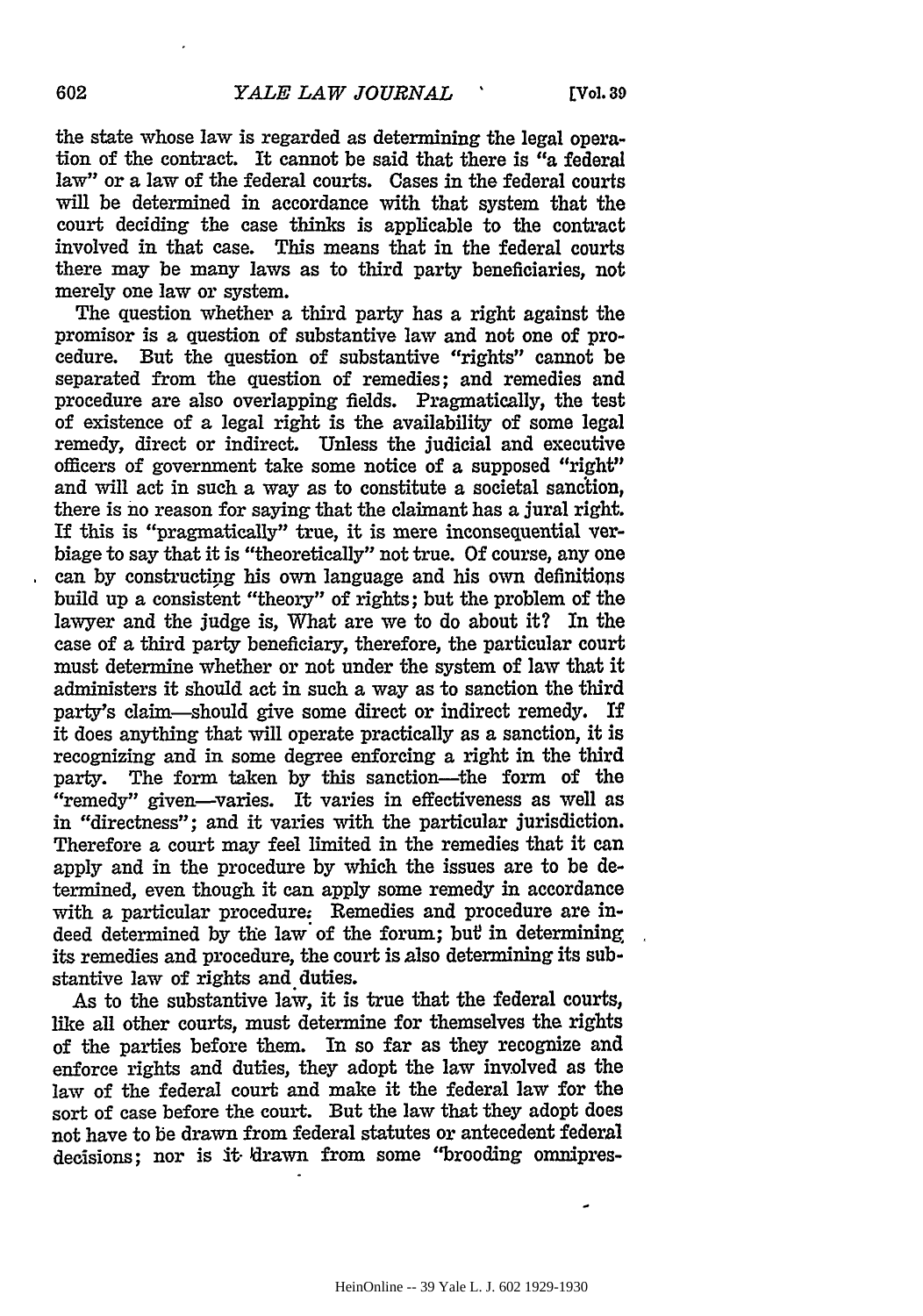ence in the sky" called a federal common law. It is drawn ence in the sky" called a federal common law. It is drawn from exactly the same sources that a state court draws its law, including state statutes and decisions, customs and business including state statutes and decisions, customs and business practices, the mores of the time and place. In the process, the desire for uniformity has caused the federal court sitting within desire for uniformity has caused the federal court sitting within a particular state to follow the rules that seem to have been a particular state to follow the rules that seem. to have been definitely established within that state. Therefore, while state-definitely established within that state. Therefore, while statements are not infrequent that the federal courts will determine questions of general commercial law for themselves, it is neces-questions of general commercial law for themselves, it is necessary to understand along with this that where commercial law is not "general," the federal court will select its controlling law  $\cdot$ in accordance with the practice that prevails in cases where laws in accordance with the practice that prevails in cases where laws. conflict.<sup>3</sup> conflict.3

What then have the federal courts in fact done with the claims of third party beneficiaries? In fact they have recognized and of third party beneficiaries? In fact they have recognized and enforced them in the same cases in which the state courts enforce them, with about the same amount of variation in ex-force them, with about the same amount of variation in explanatory theory and inconsistency in decision. There is no planatory theory and inconsistency in decision. There is no federal system as such, determining the rights of third parties-federal system as such, determining the rights of third parties. Each federal district court sits within the limits of some state Each federal district court sits within the limits of some state and determines its own contract law, including that affecting-and determines its own contract law, including that affectingthird parties, and it selects the particular jurisdiction whose system of law is to be applied in the case in hand just as a state system of law is to be applied in the case in hand just as a state court would do. If **by** that law the third party has an enforce-court would do. If by that law the third party has an; enforceable right, the federal court recognizes and enforces it. The able right, the federal court recognizes and enforces it. The remedies and the procedure of enforcement may not be identical with those of the state court, although usually they are nearly so.

#### **CASES IN,** THE **SUPREME COURT** OF THE UNITED STATES CASES IN. THE SUPREME COURT OF THE UNITED STATES

In  $H$ endrick v. *Lindsay*,<sup>2</sup>  $H$  wrote to  $L$  requesting him to execute a certain appeal bond, and promised to give him " vhatever cute a certain appeal bond, and promised to give him "whatever security may be desired in the shape of a personal bond." *L* security may be desired in the shape of a personal bond." Lprocured *M* to execute the appeal bond with him. *H* executed no bond of indemnity. Later, having had to pay on the appeal no bond of indemnity. Later, having had to pay on the appeal bond, *L* and *M* sued *H* on his promise to *L* to give security. The bond,  $L$  and  $M$  sued  $H$  on his promise to  $L$  to give security. The court held that  $M$  was a proper party plaintiff, since  $H$ 's promise

In Federal Surety Co. v. City of Staunton, **29 F. (2d) 9 (C. C.** A. 5th,. In Federal Surety Co. v. City of Staunton, 29 F. (2d) 9 (C. C. A. 5th,. 1928), the federal court sitting in Alabama applied the law of Illinois.

**93 U. S.** 143 (1876). ~93 U. S. 143 (18'16).

**<sup>3</sup>In** Federal Sur. Co. v. Minneapolis **S.** & M. Co., **17** F. **(2d)** 242 **(C. C.** <sup>3</sup> In Federal Sur. Co. v. Minneapolis S. & M. Co., 1'1 F. (2d) 242 (C. C. A. 8th, 1927), the federal court sitting in Minnesota applied what it. erroneously supposed to be the law of Montana, the *lcx loci contractus*, deciding against the plaintiff. deciding against the plaintiff.

In Duvall-Percival Trust Co. v. Jenkins, 16 F. (2d) 223 (C. C. A. 8th, **1926),** the federal court sitting in Kansas properly applied the law or 1926), the federal court sitting in Kansas properly applied the law of" Missouri, deciding for the plaintiff, although on the exact issue the lawof Kansas was *contra.* of Kansas was *cont7a.*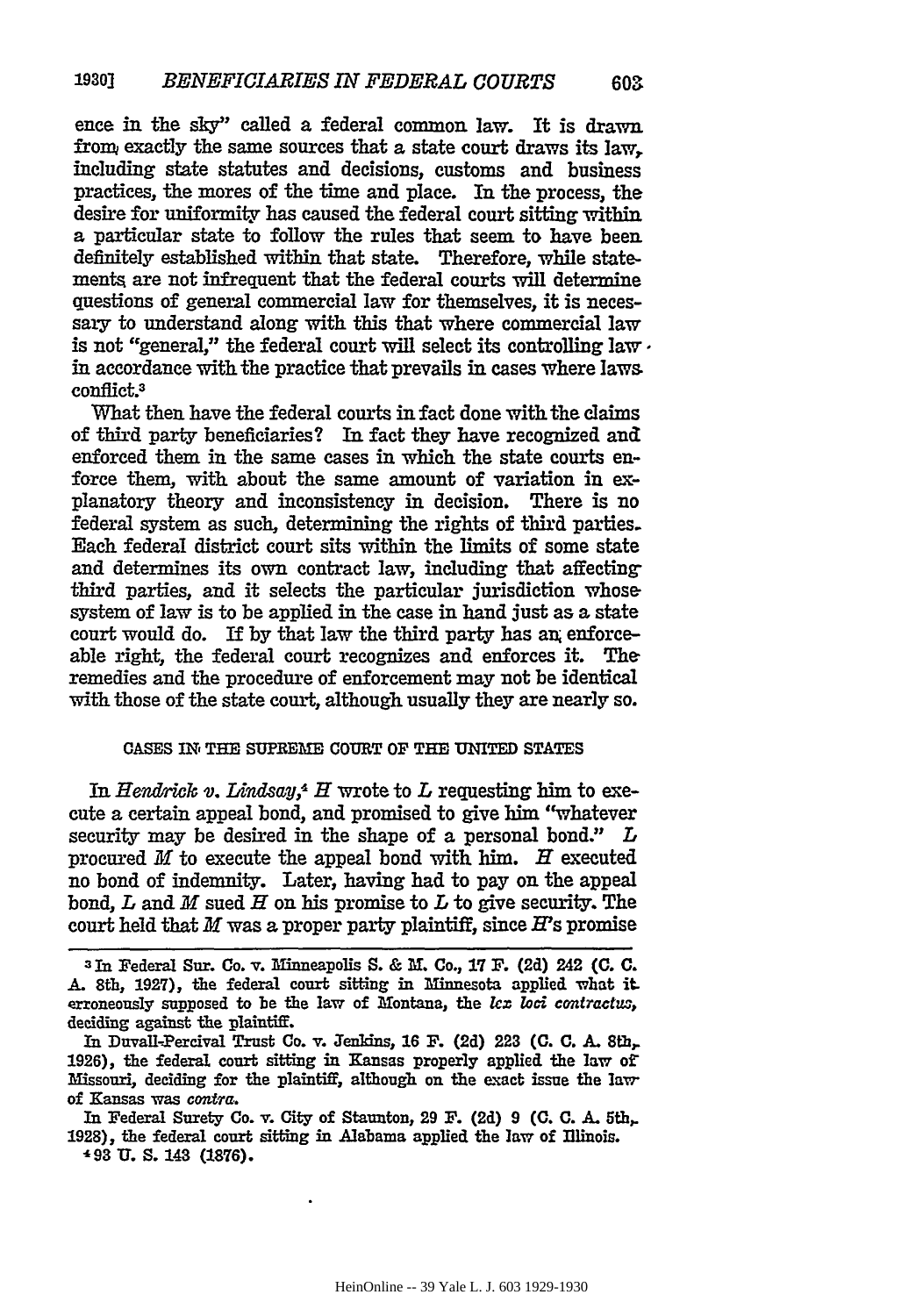to *L* was for the benefit of whoever might sign the appeal bond.<br>The court said: The court said:

"It is also argued, as Mansfield's name does not appear in the letters of Hendrick, that he could not join in this action. "It is also argued, as Mansfield's name does not appear inthe letters of Hendrick, that he could not join in this action. This would be true, if the promise were under seal, requiring This would be true, if the promise were under seal, requiring an action of debt or covenant; but the right of a party to main-an action of debt 01' covenant; but the right of a party to maintain assumpsit on a promise not under seal, made to another tain assumpsit on a promise not under seal, made to another for his benefit, although much controverted, is now the prevail- ing rule in this country." for his benefit, although much controverted, is now the prevail- ing rule in this country."

This case has never been overruled or disapproved, $\mathfrak s$  although it has occasionally been speciously explained as being a case in has occasionally been speciously explained as being a case in which the co-plaintiff Mansfield was a promisee and "in privity." which the co-plaintiff Mansfield was a promisee and "in privity."

The next case is *National Bank v. Grand Lodge*,<sup>6</sup> in which a The next case is National Bank v. Grand Lodge,<sup>c</sup> in which a bondholder sued the defendant because it had adopted the following resolution:' lowing resolution:'

"Resolved, That this Grand Lodge assume the payment of the "Resolved, That this Grand Lodge assume the payment of the \$200,000 bonds, issued by the Masonic Hall Association, provided the amount of said assumption of payment **by** this Grand Lodge as the said bonds are paid." that stock is issued to the Grand Lodge by said association to

It does not appear that this resolution was even an offer made to the Association; if it was communicated as an offer, it does to the Association; if it was communicated as an offer, it does not appear that it was ever accepted; it certainly does not appear that the Association ever delivered or tendered any stock to the Grand Lodge. It is perfectly clear that if the Grand to the Grand Lodge. It is perfectly clear that if the Grand Lodge ever made any promise whatever, it was conditional upon Lodge ever made any promise Whatever, it was conditional upon the concurrent delivery of stock. The court rightly gave judg-the concurrent delivery of stock. The court rightly gave judgment for the defendant on this ground; but it also based its ment for the defenaant on this ground; but it also based its decision on the following statement of third party law: decision on the following statement of third party law:

**5In** Austin v. Seligman, **18** Fed. **519,** 522 **(C. C. S.** D. N. Y. 1883), speak-<sup>5</sup> In Austin v. Seligman, 18 Fed. 519,522 (C. C. S. D. N. Y. 1883), speaking of the supposed English rule that no one bub the promisee can enforce ing of the supposed English rule that no one bub the promisee can enforcc, a contract, the court said: "It has the merit of simplicity, but is artificial instead of being reasonable. According to good sense and upon principlo tnstead of being reasonable. According to good sense and upon principle there is no reason why a person may not maintain an action upon a con- tract, although not a party to it, when the parties to the .contract intend tract, although not a party to it, when the parties roo the .contract intend that he may do so. The formal or immediate parties to a contract are not always the persons who have the most substantial interest in its performance. Sometimes a third person is exclusively interested in its ful-formance. Sometimes a third person is exclusively interested in its fulfilhnent. If the parties choose to treat him as the primary party in inter-fillment. If the parties choose to treat him as the primary party in interest, they recognize him as a privy in fact to the consideration and promise. est, they recognize him as a privy in fact to the consideration and promise. And the result of the better-considered decisions is that a third person And the result of the better-considered decisions is that a third person may enforce a contract made **by** others for his benefit, whenever it is may enforce a contract made by others for his benefit, whenever it is manifest from the nature or terms of the agreement that the parties in-manifest from the nature or terms of the agreement that the parties intended to treat him as the person primarily interested. The cases of tended to treat him as the person primarily interested. The cases of Hendrick v. Lindsay and Nat. Bank v. Grand Lodge, and the expressions Hendrick v. Lindsay and Nat. Bank v. Grand Lodge, and the expressions in the opinions, do not antagonize this proposition, but accord with it." in the opinions, do not antagonize this proposition, but accord with it!' there is no reason why a person may not maintain an action upon a connot always the persons who have the most substantial interest in its per-

**"98 U. S. 123,** 124 **(1878).** 698 U. S. 123, 124 (1878).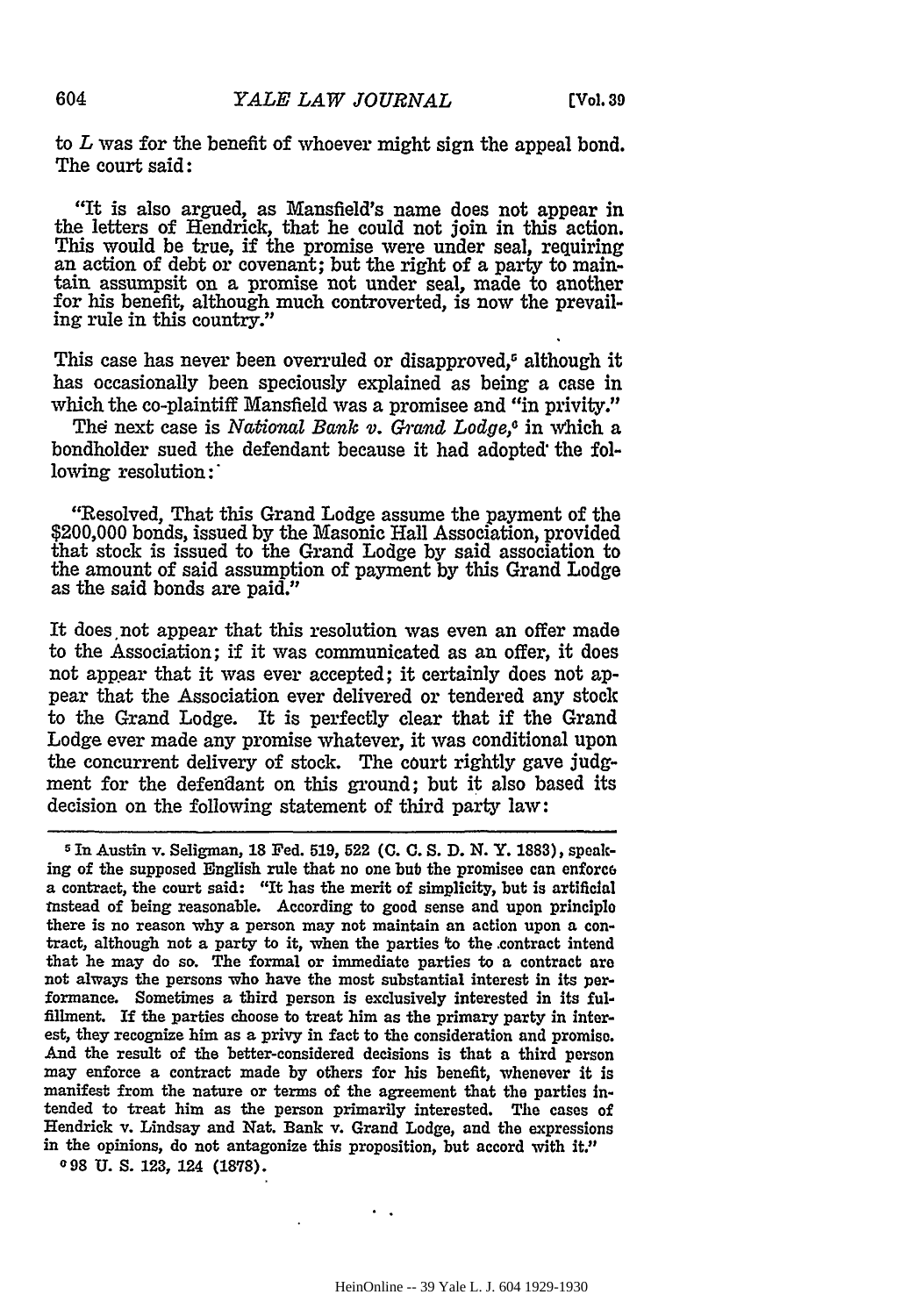"We do not propose to enter at large upon a consideration "We do not propose to enter at large upon a consideration of the inquiry how far privity of contract between a plaintiff and defendant is necessary to the maintenance of an action of and defendant is necessary to the maintenance of an action of assumpsit. The subject has been much debated, and the de-assumpsit. The subject has been much debated, and the decisions are not all reconcilable. No doubt the general rule is that such a privity must exist. But there are confessedly many exceptions to it. One of them, and **by** far the most frequent one, is the case where, under a contract between two persons, as-is the case where, under a contract between two persons, assets have come to the promisor's hands or under his control sets have come to the promisor's hands or under his control which in equity belong to a third person.. In such a case it is which in equity belong to a third person.. In such a case it is held that the third person may sue in his own name. But then held that the third person may sue in his own name. But then the suit is founded rather on the implied undertaking the law the suit is founded rather on the implied undertaking the law<br>raises from the possession of the assets, than on the express<br>promise. Another exception is where the plaintiff is the beneficiary solely interested in the promise, as where one person ficiary solely interested in the promise, as where one person contracts with another to pay money or deliver some valuable thing to a third.' But where a debt already exists from one person to another, a promise **by** a third person to pay such debt son to another, a promise by a third person to pay such debt being primarily for the benefit of the original debtor, and to being primarily for the benefit of the original debtor, and to relieve him from liability to pay it (there being no novation), he has a right of action against the promisor for his own indemnity; and if the original creditor can also sue, the promisor<br>would be liable to two separate actions, and therefore the rule is that the original creditor cannot sue." is that the original creditor cannot sue." of the inquiry how far privity of contract between a plaintiff cisions are not all reconcilable. No doubt the general rule that such <sup>a</sup> privity must exist. But there are confessedly many exceptions to it. One of them, and by far the most frequent one, relieve him from liability to pay it (there being no novation), he has a right of action against the promisor for his own in-

In this statement the Court recognizes the right of a sole In this statement the Court recognizes the right of a sole beneficiary as one enforceable in assumpsit at law.<sup>8</sup> Secondly, assumpsit is said to be maintained if "assets" have come into assumpsit is said to be maintained if "assets" have come into the promisor's hands that "in equity" belong to the plaintiff. the promisor's hands that "in equity" belong to the plaintiff. And thirdly, the plaintiff cannot maintain assumpsit on a And thirdly, the plaintiff cannot maintain assumpsit on a promise **by** the defendant to discharge the promisee's debt to promise by the defendant to discharge the promisee's debt to the plaintiff. In this third case the plaintiff is not a sole bene-the plaintiff. In this third case the plaintiff is not a sole beneficiary; but it may nevertheless be a case in which "assets" are ficiary; but it may nevertheless be a case in which "assets" are in the defendant's hands that "in equity" should go to the plain-in the defendant's hands that "in equity" should go to the plaintiff. This statement of the Court was far from denying beneficiaries a right "at law"; but the case has been cited a good ficiaries a right "at law"; but the case has been cited a good many times as so holding. The facts of the case were not such many times as so holding. The facts of the case were not such as to require careful consideration of third party law; and the decision has not in fact determined that law. decision has not in fact determined that law.

*Keller v. Ashford*  $^{\textit{D}}$  was a suit in equity by a mortgagee against the mortgagor's grantee who had assumed the debt. Judgment the mortgagor's grantee who had assumed the debt. Judgment was given for the plaintiff, Gray, **J.,** basing the decision on was given for the plaintiff, Gray, J., basing the decision on

s A donee beneficiary; to whom the promisee owed a moral duty only, was given judgment in **Maumee** Val. Elec. Co. v. Toledo, **13** F. **(2d)** 98 **(C.** was given judgment in Maumee Val. Elec. Co. v. Toledo, 13 F. (2d) 98 (C. **C. A.** 6th, **1926),** and Gooch v. Buford, **262** Fed. **894 (C. C. A.** 6th, **1920),** C. A. 6th, 1926), and Gooch v. Buford, 262 Fed. 894 (C. C. A. 6th, 1920), where a husband contracted for the benefit of his wife.  $\cdot$ 

**9 133 U. S. 610, 10 Sup. Ct. 494 (1890).** 

<sup>&</sup>lt;sup>7</sup> This dictum as to the right of a sole beneficiary seems never to have been denied; it is supported **by** the decisions on insurance policies issued been denied; it is supported by the decisions on insurance policies issued to one party for the benefit "of whom it may concern." Cf. Hagan v. Scottish Union Ins. Co., **186 U. S.** 423, 22 Sup. Ct. **862 (1902);** Merchants Scottish Union Ins. Co., 186 U. S. 423, 22 Sup. Ct. 862 (1902); Merchants & M. T. Co. v. Robinson etc. Co., 191 Fed. 769 (C. C. A. 1st, 1911).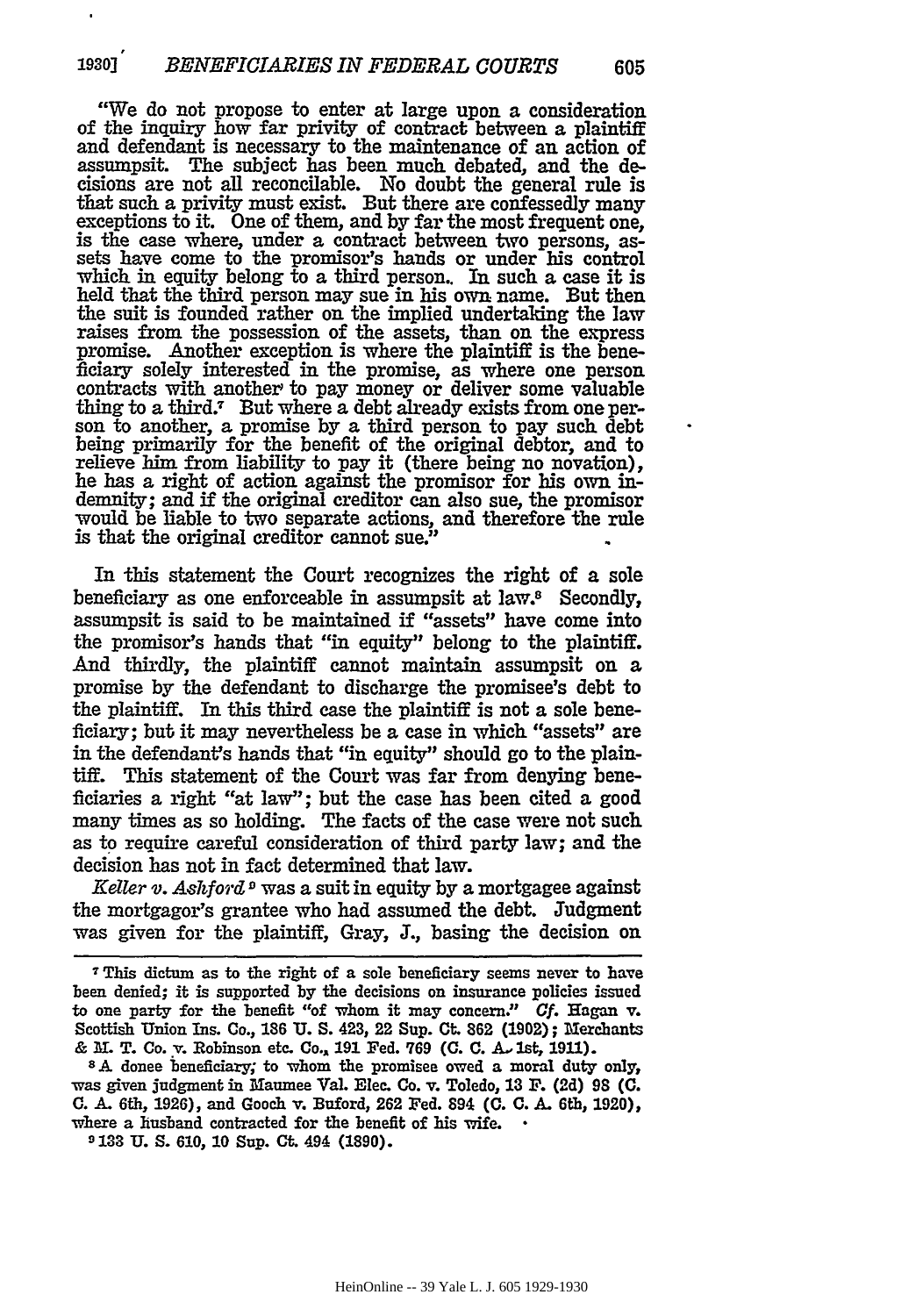..

the ground that the mortgagor was in the position of a surety, the ground that the mortgagor was in the position of a surety,<br>with the grantee as the principal debtor, and that the mortgagee creditor would be subrogated to the surety's rights against the creditor would be subrogated to the surety's rights against the principal. This theory had been used in some of the early New York cases, though not in England; and it has continued to York cases, though not in England; and it has continued to be used in some of the mortgage cases down to the present time. be used in some of the mortgage cases down to the present time. Gray said that the defendant was under no "direct obligation" Gray said that the defendant was under no "direct obligation" to the mortgagee; but the practical result of the case was the to the mortgagee; but the practical result of the case was the same as if he had called the relation of the defendant to the plaintiff a "direct obligation." When the result is thus identical, plaintiff a "direct obligation." When the result is thus identical, the fact that it was reached by a "subrogation" theory is of no importance in the particular case. In order to show that it is anything more than one possible intellectual expedient to is anything more than one possible intellectual expedient to reach a desired result, actual decisions must be produced in which reach a desired result, actual decisions must be produced in which the practical results have been affected by it.<sup>10</sup>

The subrogation theory may have had a decisive effect in The subrogation theory may have had a decisive effect in *Willard v. Wood,*<sup>11</sup> where the Court held that an action "at law" could not be maintained in the District of Columbia by a mort-could not be maintained in the District of Columbia. by a mortgagee against the mortgagor's grantee who assumed the debt. gagee against the mortgagor's grantee who assumed the debt. At any rate the creditor was denied a remedy "at law" because such was the law of "the forum." After a good deal of fumbling, the plaintiff's attorney finally brought a bill in equity fumbling, the plaintiff's attorney finally brought a bill in equity against the grantee; and the Supreme Court dismissed the bill against the grantee; and the Supreme Court dismissed the bill  $because of lacks.<sup>12</sup>$ 

In *Union Life Ins. Co. v. Hanford*,<sup>13</sup> the Court held that an extension of time given by the mortgagee to a grantee who had extension of time given by the mortgagee to a grantee who had assumed the debt wholly discharged the mortgagor for the reason that the assumption contract made the grantee the principal son that the assumption contract made the grantee the principal debtor of the mortgagee and the mortgagor only a surety. Mr. debtor of the mortgagee and the mortgagor only a surety. Mr. Justice Gray thought there would be difficulty in so holding if Justice Gray thought there would be difficulty in so holding if<br>the mortgagee's right was regarded as a merely equitable one, as decided in *Keller v. Ashford* and Willrd *v. Wood.* He avoid-as decided in *Keller* 11. *Ashford* and *Willard* 11. *Wood.* He avoid~ ed that difficulty by saying that the plaintiff's right was determined by the law of Illinois. The Court said: termined by the law of TIlinois. The Court said:

"The question whether the remedy of.the mortgagee against "The question whether the remedy of.the mortgagee against the grantee is at law and in his own right, or in equity and in the grantee is at law and in his own right, or in equity and in the right of the mortgagor only, is, as was adjudged in *Willard* the right of the mortgagor only, is, as was adjudged in Willard *v. Wood,* 135 U.S. 309, to be determined by the law of the place where the suit is brought. By the law of Illinois, where the where the suit is brought. **By** the law of Illinois, where the

**-** Mr. Justice Gray brought with him to the Supreme Court the inter-10 Mr. Justice Gray brought with him to the Supreme Court; the intermediate Massachusetts views that he himself had laid down in Exchange mediate Massachusetts views that he himself had laid down in Exchange Bank v. Rice, **107** Mass. **37 (1871).** The earlier and more satisfactory Bank v. Rice, 107 Mass. 37 (1871). The earlier and more satisfactory views of Chief Justice Shaw must have appealed to him more strongly views of Chief Justice Shaw must have appealed to him more strongly when he rendered the opinion in the Hanford case, *infrc* note **13,** and when he rendered the opinion in the Hanford case, infra note 13, and dissented in the Constable case, *inf a* note **17.** dissented in the Constable case, infra note 1'1.

n 135 U. S. 309, 10 Sup. Ct. 831 (1890).

- **135 U. S. 309, 10** Sup. Ct. **831 (1890).** l1Willard **.**Wood, 164 **U. S. 502, 17** Sup. Ct. **176 (1896):** 12Willard v. Wood, 164 U. S. 502, 1'1 Sup. Ct. 1'16 (1896)·.
- 33143 **U. S. 187,** 12 Sup. Ct. 437 **(1892).** <sup>13</sup> 143 U. S. 187, 12 Sup. Ct. 437 (1892)•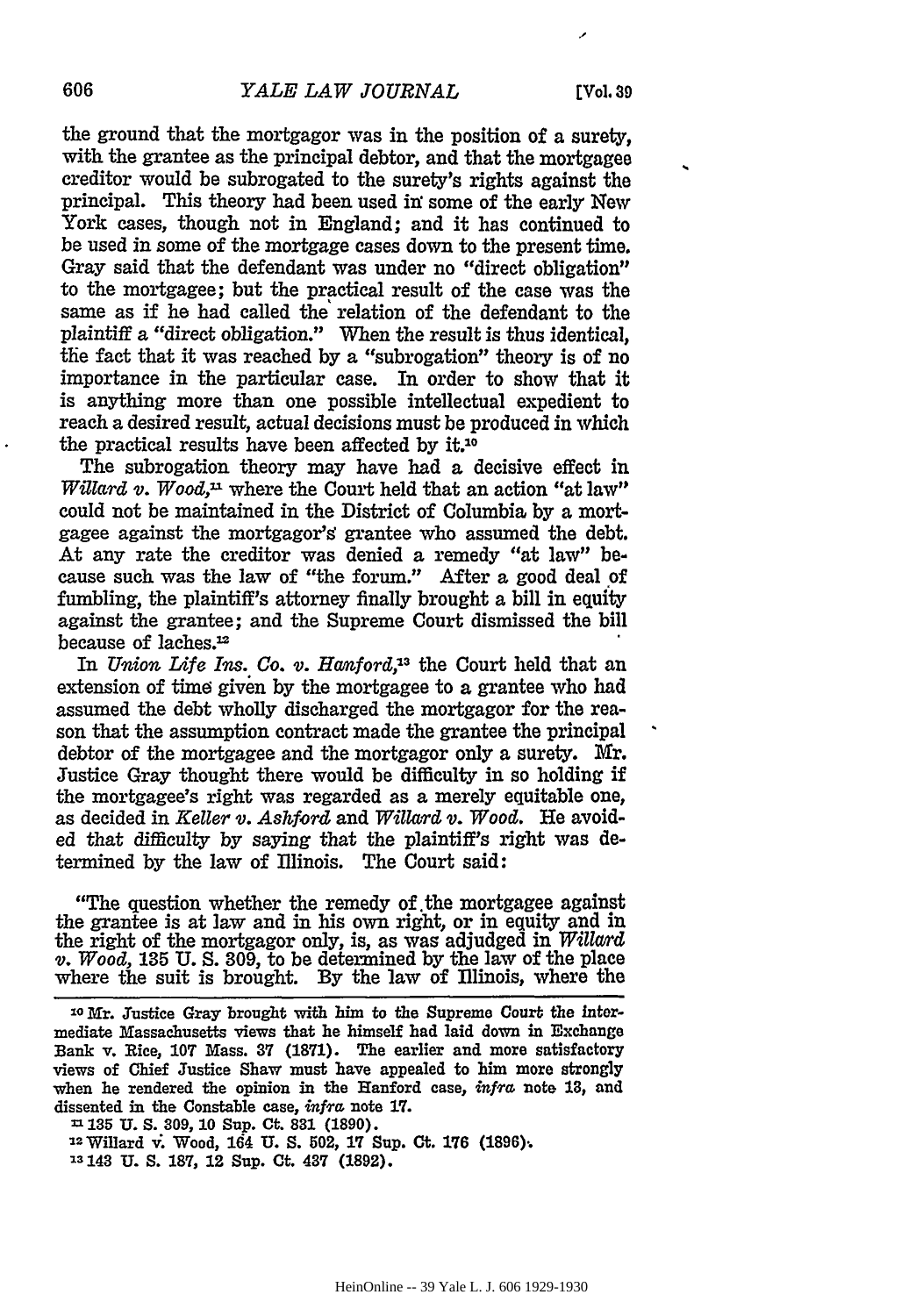present action was brought, as **by** the law of New York and of present action was brought, as by the law of New York and of gome other states the mortgagee may sue at law a grantee who, **by** the terms of an absolute conveyance from the mortgagor, assumes the payment of the mortgage debt." Some other states the mortgagee may sue at law a grantee who, by the terms of an absolute-conveyance from the mortgagor, assumes the payment of the mortgage debt."

This case can be reconciled with Willard *v. Wood* only **by** sup-This case can be reconciled with *Willa1'll* 'P. *Wooel* only by supposing that the law of the District of Columbia differs from posing that the law of the District of Columbia differs from that of Illinois. The "forum" was a federal court in both cases; but in the *Hanford* case the Court purported to be applying Illinois law because the federal court in which the suit was llIinois law because the federal court in which the suit was brought sat in that state.

brought sat in that state.<br>In *Johns v. Wilson*,<sup>14</sup> a mortgagee brought an action under the Arizona code against the mortgagor's grantee who had as-the Arizona code against the mortgagor's grantee who had assumed the debt. After reviewing cases to the effect that the mortgagee's right was **by** subrogation only, the Court gave mortgagee's right was by subrogation only, the Court gave judgment for the plaintiff, inasmuch as **by** the Arizona code judgment for the plaintiff, inasmuch as by the Arizona code "there is no distinction between suits at law and in equity."<br>From the foregoing cases it appears that the Court has con-From the foregoing cases it appears that the Court has consistently recognized that a mortgagee beneficiary has an en-sistently recognized that a mortgagee beneficiary has an enforceable right and that the Supreme Court will give the form forceable right and that the Supreme Court will give the form of remedy that is given by the local law applicable to the particular case. particular case.

In *Hagen* v. Scottish Union *Ins.* Co.,<sup>15</sup> an owner of a boat took out a marine insurance policy for the benefit "of whom it may concern" and later sold an interest in the boat to another. may concern" and later sold an interest in the boat to another. It was held that the purchaser and the promisee could jointly maintain a libel in admiralty on the policy. The purchaser maintain a libel in admiralty on the policy. The purchaser seems to be a third party beneficiary. He might perhaps be regarded as an assignee of part of the promisee's right; but fire garded as an assignee of part of the promisee's right; but fire insurance policies are not ordinarily assignable, and the purchaser's right seems rather to rest upon the promisee's inten-chaser's right seems rather to rest upon the promisee's intention to have the contract of insurance so drawn as to create tion to have the contract of insurance so drawn as to create rights in the subsequent purchaser.<sup>10</sup>

In several cases the Supreme Court decided against the plain-In several cases the Supreme Court decided against the plaintiff on grounds that go to the merits of his claim and that would be held to invalidate it in nearly all of the state courts.<sup>17</sup>

Cf. Merchants & M. T. Co. v. Robinson etc. Co., *supra* note 7, holding to the same effect. the same effect.

e same enect.<br><sup>17</sup> In Constable v. National S. S. Co., 154 U. S. 51, 14 Sup. Ct. 1062 (1894), the defendant promised a collector of duties to be responsible for

<sup>14 180</sup> U. S. 440, 21 Sup. Ct. 445 (1901).

 $15$ *Supra* note 7.

<sup>&</sup>lt;sup>10</sup> "We concur in the view that by virtue of the language contained in the policy, 'on account of whom it may concern,' it is not necessary that the policy, 'on account of whom it may concern,' it is not necessary that the person who takes out such a policy should have at that time any specific individual in mind. If he intended the policy should cover the interest of individual in mind. If he intended the policy should cover the interest of any person to whom he might sell the entire or any part of the interest insured, that would be enough." Hagan v. Scottish Ins. Co., supra note 11, at 425, 22 Sup. Ct. at **865.** *'T,* at 425~ 22 Sup. Ct. at 865.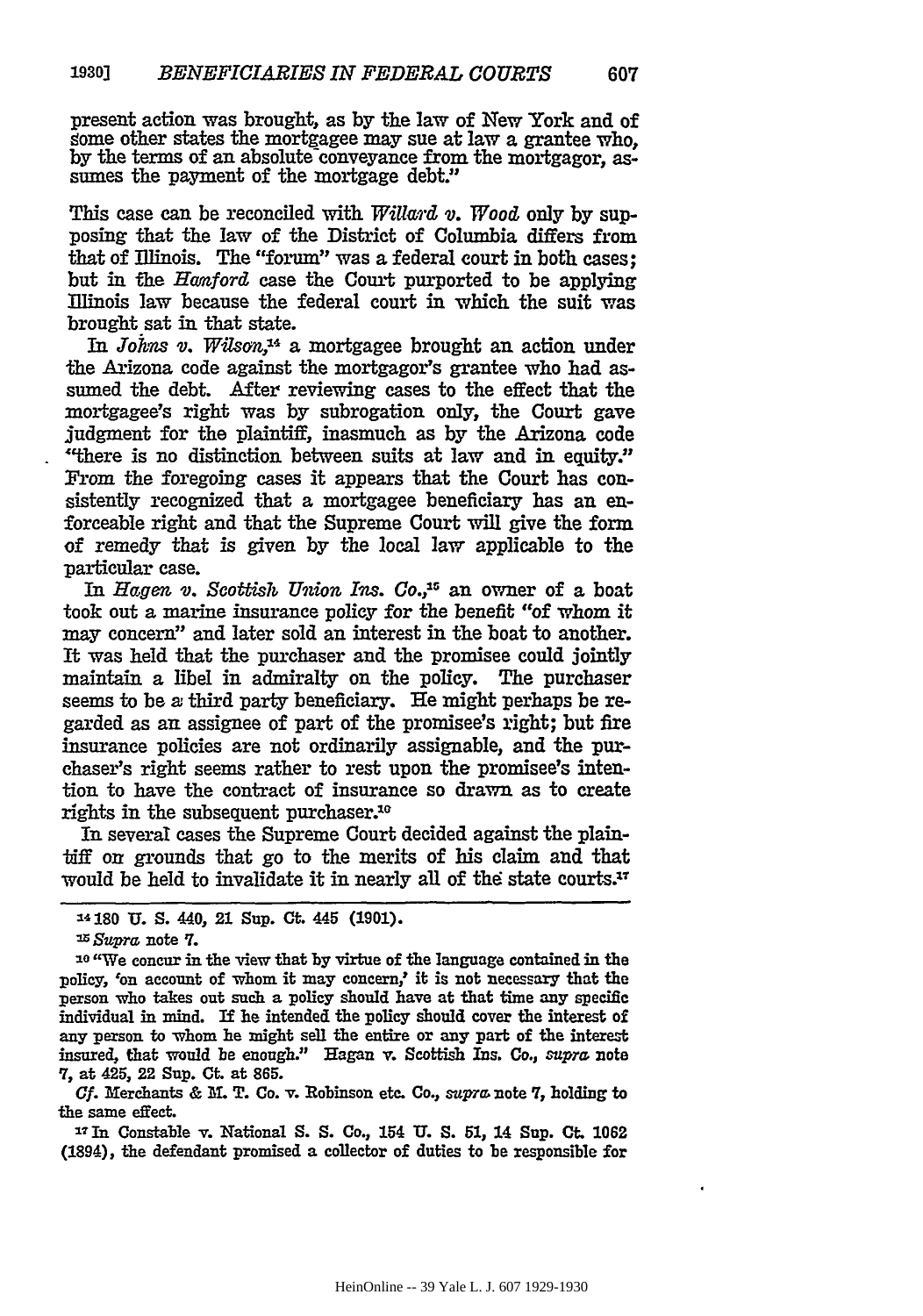It was not a question of form of remedy, whether at law or in equity **by** subrogation or otherwise. Indeed in one of these equity by subrogation or otherwise. Indeed in one of these cases three justices dissented and argued that the beneficiary cases three justices dissented and argued that the beneficiary could maintain the suit that he had brought, a libel in admiralty. could maintain the suit that he had brought, a libel in admiralty. **Mr.** Justice Gray was one of these dissenters. Mr. Justice Gray was one of these dissenters.

Following the example of the states, Congress has enacted Following the example of the states, Congress has enacted a statute applicable to public contracts requiring the contractor a statute applicable to public contracts requiring the contractor to give a surety bond to the United States for the benefit of laborers and materialmen.<sup>18</sup> This statute has been very liberally construed for the benefit of the third parties to be protected; ally construed for the benefit of the third partiesto be protected; and they. have been held to have rights enforceable in an action and they; have been held to have rights enforceable in an action "at law," although the statute does not say what the remedy shall be or in what kind of court the beneficiaries may sue.<sup>10</sup>

losses by fire; but the consignee had already directly contracted with the defendant to carry this risk himself. It was held that the consignee could not hold the defendant on its promise to the collector. The court said: not hold **the** defendant on its promise to the collector. The court said:

"No case has gone so far as to hold that, where the person for whose benefit the contract is made, has himself or **by** his privy in estate entered benefit the contract is made, has himself or by his privy in estate entered into a contract inconsistent with this, he may repudiate such prior con-into a contract inconsistent with this, he may repudiate such prior con· tract, and claim the benefit of the second simply because it has become for tract, and claim the benefit of the second simply because it has become for his interest to do so." his interest to do so."

Gray, Field, and Jackson, **JJ.,** dissented, finding that there was no con-Gray, Field, and Jackson, JJ., dissented, finding that thero was no con· flict between the contracts, and holding that the consignee could maintain fiict between the contracts, and holding that the consignee could maintain a libel in admiralty to enforce the contract made for his benefit with the a libel in admiralty to enforce the contract made for his benefit with tho collector, by analogy with either law or equity.

German Alliance Ins. Co. v. Home Water Co., 226 **U. S.** 220, **33** Sup. German Alliance Ins. Co. v. Home Water Co., 226 U. S. 220, 33 Sup. Ct. **32 (1912)** held that a citizen has no rights **by** virtue of a contract Ct. 32 (1912) held that a citizen has no rights by virtue of a contract between a water company and a city to supply water for putting out fires, between a water company and a city to supply water for putting out fires,<br>because that contract is not made for the benefit of particular citizens. This agrees with the great weight of stata authority.

This agrees with the great weight of state authority.<br>In Robins Dry Dock & R. Co. v. Flint, 275 U. S. 303, 48 Sup. Ct. 134 **(1927),** the decision was in the field of torts; but it was also said that a (1927), the decision was in the field of torts; but it was also said that a contract to refit a ship in dry dock made with the owner and without knowledge that the ship was under charter gave no right to the charterer against edge that the ship was under charter gave no right to the charterer against the contractor. the contractor.

18 **7 U. S. COMP. STAT.** § 6923 (1916).

**19Brogan** v. Nat'l Sur. Co., 246 **U. S.** 257, 38 Sup. Ct. **250 (1918);** 19 Brogan v. Nat'} Sur. Co., 246 U. S. 257, 38 Sup. Ct. 250 (1018); Illinois Sur. Co. v. John Davis Co., 244 **U. S. 376, 37** Sup. Ct. 614 **(1917) ;** Illinois Sur. CO. V. John Davis Co.,244 U. S. 376, 37 Sup. Ct. 614 (1917); Illinois Sur. Co v. Peeler, 240 **U. S.** 214, **36** Sup. Ct. **321 (1916);** Texas Illinois Sur. CO V. Peeler, 240 U. S. 214, 36 Sup. Ct. 321 (1016); Texas Cement Co. v. McCord, **233 U. S. 157,** 34 Sup. **Ct. 550** (1914) **;** United States Cement Co. v. McCord, 233 U. S. 157, 34 Sup. Ct. 550 (1914); United States **Fid. & G.** Co. v. United States, **231 U. S. 237,** 34 Sup. Ct, 88 **(1913)** ; Title Fid. & G. Co. V. United States, 231 U. S. 237, 34 Sup. Ct. 88 (1913); Titlo Guar. & T. Co. v. Crane, 219 U. S. 24, 31 Sup. Ct. 140 (1910); Mankin v.<br>Ludowici-Celadon Co., 215 U. S. 533, 30 Sup. Ct. 174 (1910); Davidson Ludowici-Celadon Co., **215 U. S. 533, 30** Sup. Ct. **174 (1910);** Davidson Marble Co. **v.** Gibson, 213 **U. S. 10, 29** Sup. Ct. 324 **(1909); U. S.** Fid. Marble CO. V. Gibson, 213 U. S. 10, 29 Sup. Ct. 324 (1900); U. S. Fid. Co. v. Struthers-Wells Co., **209 U. S. 306, 28** Sup. Ct. **337 (1908);** United Co. v. Struthers-Wells Co., 209 U. S. 306, 28 Sup. Ct. 387 (1908); United States v. Amer. Sur. Co., 200 **U. S. 197, 26** Sup. Ct. **168** (1906). States V. Amer. Sur. Co., 200 U. S. 197, 26 Sup. Ct. 168 (1906).

"The objection in the present case is merely technical, as the parties "The objection in the present case is merely technical, as tho parties stipulated to waive trial **by** jury, and the case was heard and decided stipulated to waive trial by jury, and the case was heard and decided **by** the district judge upon facts about which there is no dispute. The by the district judge upon facts about which there is no dispute. Tho question has not been raised heretofore in'this court, but it has been as-question has not been raised heretofore in' this court, but it has been as. sumed in many cases that the action to be brought under the statute upon sumed in many cases that the action to be brought under the statute upon the contractor's bond; whether the action were instituted **by** the United the contractor's bond; whether the action were instituted by the United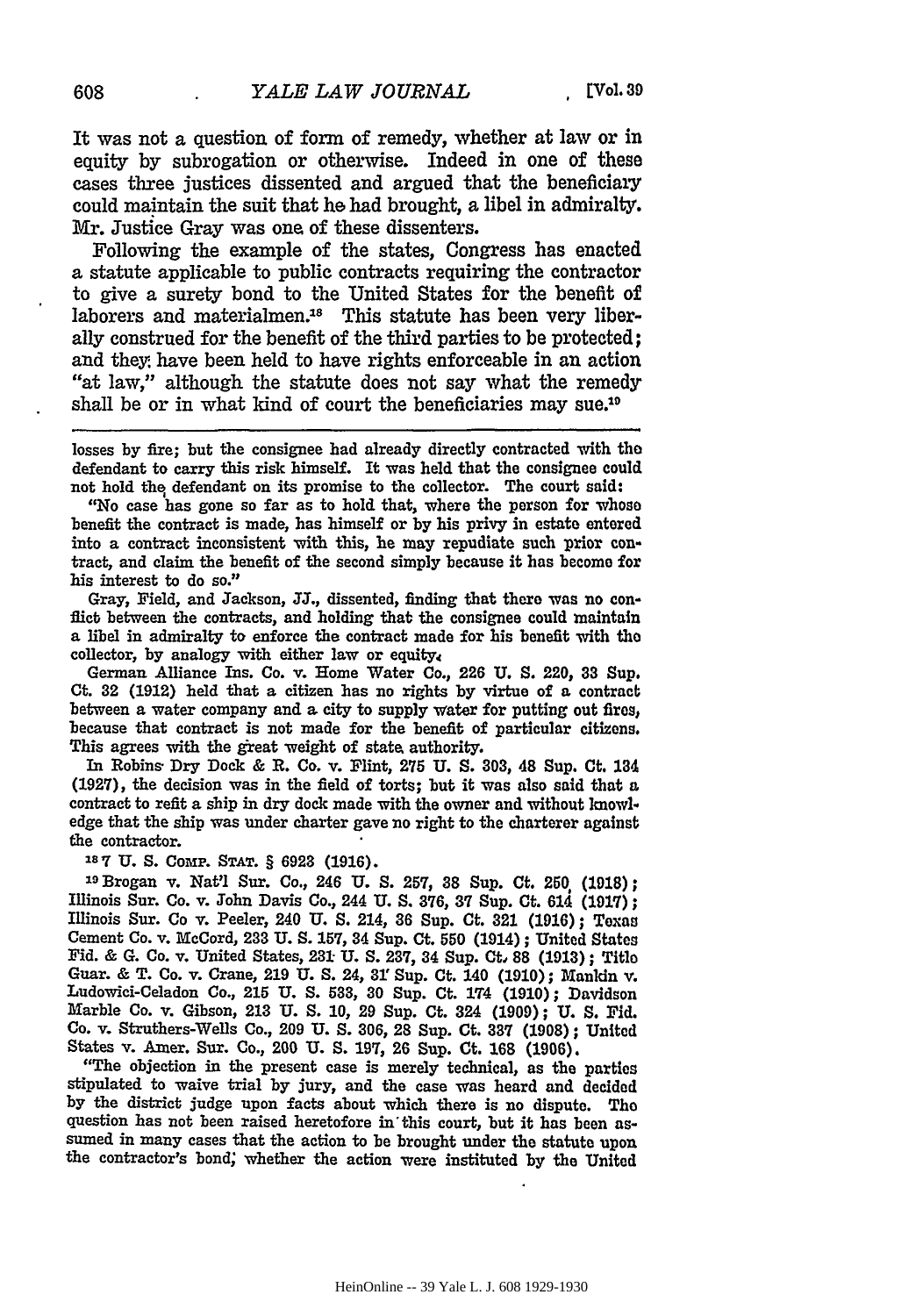#### DECISIONS **OF** THE CIRCUIT **AND** DISTRICT **COURTS** DECISIONS OF THE CmCUlT AND DISTRICT COURTS

609

The earlier cases in the lower federal courts agreed with The earlier cases in the lower federal courts agreed with *H d ric v. Lindsay.* They were somewhat shaken **by** the rea-*Hend/rick* 'V. *Lindsay.* They were somewhat shaken by the reasoning in *National Bank v. Grand Lodge* as to creditor beneficiaries, and some of them have made **use** of the subrogation ficiaries, and some of them have made use. of the subrogation theory set forth in *Keller v*. Ashford; but almost uniformly in a Iarge number of cases they have been able to give to a third party the substantial relief that he would get in the state courts.<sup>20</sup> They have often said that the remedy is "in equity": a large number of cases they have been able to give to a third<br>party the substantial relief that he would get in the state<br>courts.<sup>20</sup> They have often said that the remedy is "in equity";

States, or by the creditors in the name of the United States, was an action at law." Hughes, J., in Illinois Sur. Co. v. Peeler, *supra* at 223, 36 Sup. Ct. at 324. action at law." Hughes. *3.,* in Illinois Sur. Co. v. Peeler, *supra* at **223, 36** Sup. Ct. at 324.

<sup>20</sup> Federal Surety Co. v. City of Staunton, *supra* note 3; Slavens v. Standard **Ace.** Ins. Co., **27** F. **(2d) 859 (C. C. A.** 9th, **1928)** (injured party sued on liability insurance policy); Dunn v. Clinchfield R. **B., 19** F. **(2d) 810 (C. C. A.** 6th, **1927).** (at law for a tort); Compagnie Francaise v. 810 (C. C. A. 6th, 1927} (at law for a. tort) <sup>j</sup> Compagnie Francnise v. Bonnasse, 19 F. (2d) 777 (C. C. A. 2d, 1927). (in admiralty, following either law or equity).; First Nat. Bank v. Caples, 17 F. (2d) 87 (C. C. A. 5th, **1927)** (at law **on** a contractor's surety bond); Duvall-Percival Trust 5th, 1927) (at law on a. contractor's surety bond) <sup>j</sup> Duvall-Percival Trust Co. v. Jenkins, **16 -F. (2d) 223 (C. C. A.** 8th, **1926)** (at law in favor of • Co. v. Jenkins, 16·F. (2d) 223 (C. C. A. 8th, 1926) (at law in favor of the mortgagee against a grantee who had assumed the debt, the promisee the mortgagee against a grantee who had assumed the debt, the promisee not being personally bound); Collins **Mfg.** Co. v. Wickvire Steel Co., 14 not being personally bound); Collins Mfg. Co. v. Wickwire Steel Co., 14<br>F. (2d) 871 (D. Mass. 1926) (in equity, against a defendant who received assets and assumed debts); Evans v. Sperry, 12 **F. (2d)** 438 **(E. D. Ill.** assets and assumed debts) <sup>j</sup> Evans v. Sperry, 12 F. (2d) 438 (E. D. m. **1926)** (mortgagee sued grantee, and failed to prove a promise **by** the 1926) (mortgagee sued grantee, and failed to prove a promise by the latter); Smith & Co. v. Wilson, **9** F. **(2d) 51 (C. C. A.** 8th, **1925)** (at law, latter); Smith & Co. v. Wilson, 9 F. (2d) 51 (C. C. A. 8th, 1925) (at law, against one who assumed debts); Town of Readsboro v. Hoosac T. & W. against one who assumed debts); Town of Readsboro v. Hoosac T. & W. R. R., 6 F. (2d) 733 (C. C. A. 2d, 1925) (action lay on a promise by<br>defendant to keep a bridge in repair, the promisee being bound to plaintiff to do this); Davis v. Dittmar, **6 F. (2d)** 141 **(C. C. A. 2d, 1925)** tiff to do this); Davis v. Dittmar, 6 F. (2d) 141 (C. C. A. 2d, 1925) (promise to supply seaworthy barges); In re Walker Grain Co., **3** F. **(2d)** (promise to supply seaworthy barges) ; In re Walker Grain Co., 3 F. (2d) **872 (C. C. A.** 5th, **1925)** (trustee for creditors can sue on a bond to the 872 (C. C. A. 5th, 1925) (trustee for creditors can sue on a. bond to the United States for their benefit); Mobile **Shipb. Co.** v. Federal Bridge **&** United States for their benefit) <sup>j</sup> Mobile Shipb. Co. v. Federal 13ridge & **S.** Co., **280** Fed. **292 (C. C. A.** 7th, **1922)** (at law, defendant having as-S. Co., 280 Fed. 292 (C. C. A. 7th, 1922) (at law, defendant having' assented thereto; certiorari denied, **260 U. S. 726,** 43 Sup. **Ct. 88 (1922));** sented thereto; certiorari denied, 260 U. S. 726, 43 Sup. Ct. 88 (1922»; Phila. Rubber W. Co. v. **U. S.** Rubber R. Works, *27T* Fed. 171 **(C. C.** *A.* Phila. Rubber W. Co. v. U. S. Rubber R. Works, 277' Fed. 171 (C. C. A. **2d, 1921)** (bill in equity against the purchaser of a business who had 2d, 1921) (bill in equity against the purchaser of n business who had assumed all its obligations). assumed aIr its obligations). <sup>20</sup> Federal Surety Co. v. City of Staunton, supra note 3; Slavens v. Standard Acc. Ins. Co., 27 F. (2d) 859 (C. C. A. 9th, 1928) (injured party sued on liability insurance policy); Dunn v. Clinchfield R. R., 19 F. (2d) either law or equity);; First Nat. Bank v. Caples, 17 F. (2d) 87 (C. C. A. defendant to keep a bridge in repair, the promisee being bound to plain-

In re Roth, **272** Fed. **516 (N.** D. Ohio **1920)** (a grantee vho assumes In re Roth, 272 Fed. 516 (N. D. Ohio 1920) (n grantee who assumes mortgage debt is principal debtor); Princess Amusement **Co.** v. Wells, mortgage debt is principal debtor); Princess Amusement Co. v. Wells, **271** Fed. **226 (C. C. A.** 6th, **1921)** (in equity); Commercial Trust Co. v. 271 Fed. 226 (C. C. A. 6th, 1921) (in equity); Commercial Trust Co. v. Laurens Co., **267** Fed. **897 (S. D.** Ga. **1920)** (bank taking over obligations Laurens Co., 267 Fed. 897 (S. D. Ga. 1920) (bank taking over obligations and assets of a debtor bank can be sued in equity); Gooch v. Buford, 262 Fed. 894 **(C. C. A.** 6th, **1920)** (wife sued at law on contraeb made **by** her Fed. 894 (C. C. A. 6th, 1920) (wife sued at law on contracb made by her husband for special hospital attendance); In re H. L. Herbert & Co., 262 Fed. **682 (C. C. A, 2d, 1919)** *sernble;* Weinhard v. Thompson Est, 242 Fed. 682 (C. C. A. 2d, 1919) *semble;* Weinhard v. Thompson Est., 242 Fed. **315 (D.** Ore. **1917);** Smith v. Robins, **236** Fed. 114 **(C. C. A.** 8th, Fed. 315 (D. Ore. 191'1); Smith v. Robins, 236 Fed. 114 (C. C. A. 8th, 1916); Gibson v. Victor Talking Mach. Co., 232 Fed. 225 (D. N. J. 1916)<br>(at law); Silver King Coalition M. Co. v. Silver King Consol. M. Co. 204 Fed. **166 (C. C. A.** 8th, **1913)** (in equity, to enforce defendants 204 Fed. 166 (C. C. A. 8th, 1913) (in equity, to enforce defendant!a promise to discharge plaintiff's unliquidated claim for a trespass); Penn. promise to discharge plaintiff's unliquidated claim for n trespass) ; Penn. Steel Co. v. N. Y. City **Ry, 189** Fed. **66. (C. C. S. D.** N. Y. **1911)** *somblo* Steel Co. v. N. Y. City Ry., 189 Fed. 661 (C. C. S. D. N. Y. 1911) *cembla*(at law); Silver King Coalition M. Co. v. Silver King Consol. M. Co.,

HeinOnline -- 39 Yale L. J. 609 1929-1930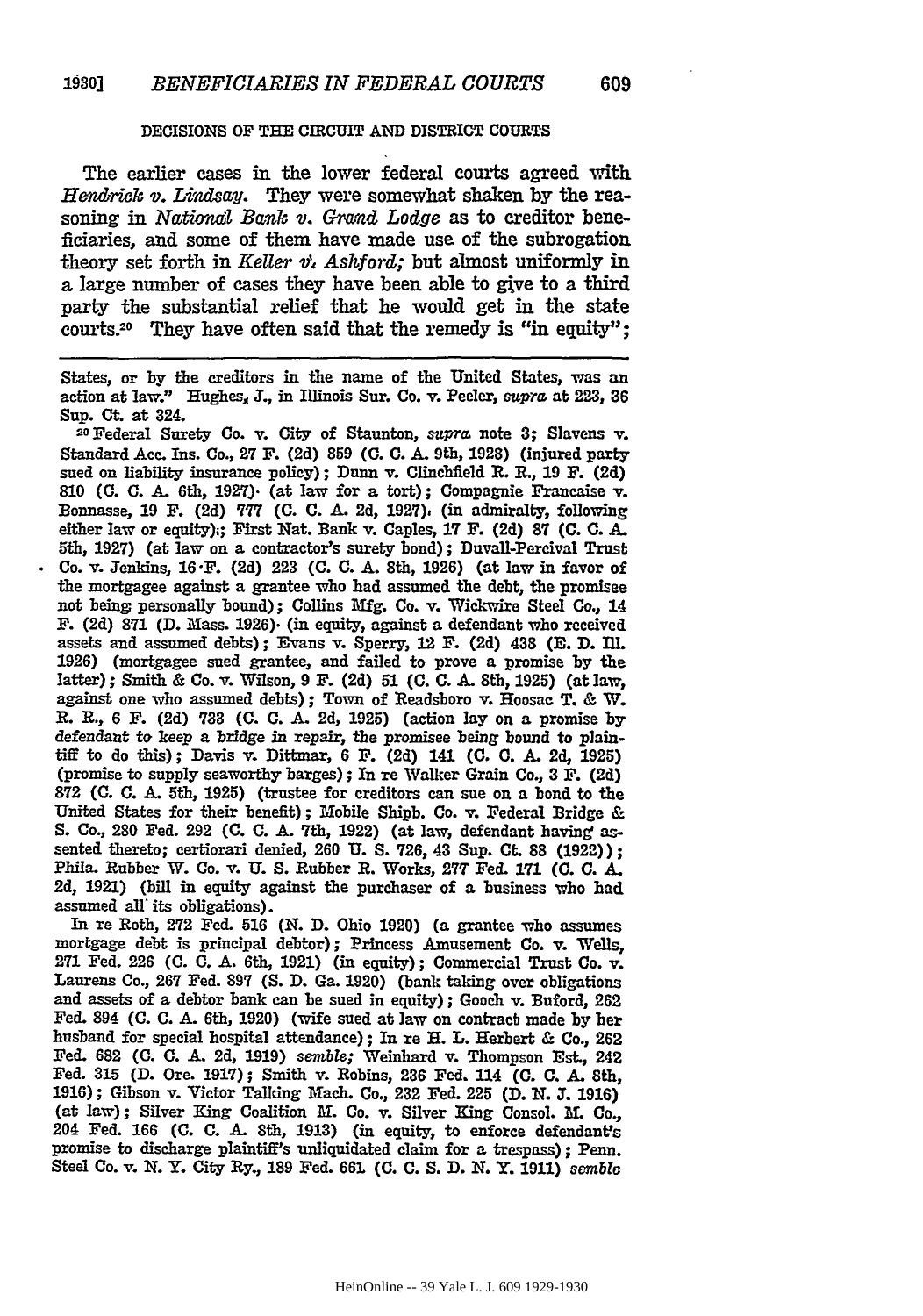610 *YALE LAW JOURNAL* [Vol.3D]<br>and they have in a very few instances denied the plaintiff a. remedy "at law," <sup>21</sup> supposing that the Supreme Court so required. It can now be said to be well established, however, that quired. It can now be said to be well established, however, that an action "at law" will be sustained in the federal courts if that. an action "at law" will be sustained in the federal courts if that. remedy would be available by the local law.<sup>22</sup> In addition, the

(in equity); Hanlon v. Smith, 175 Fed. 192 (G. C. N. D. Iowa 1909); Loose v. Hartford etc. Corp., **159** Fed. **318 (C. C.** Conn. 1908) (in equity);. Loose v. Hartford etc. Oorp., 159 Fed. 318 (0. O. Conn. 1908) (in equity);. Gray v. Grand Trunk W. Ry., **156** Fed. **'736 (C. C. A.** 7th, **1907)** (buyer Gray v. Grand Trunk W. Ry., 156 Fed. 736 (0. O. A. 7th, 1907) (buyerof assets from a receiver who assumes all previous obligations can be sued; of assets from a receiver who assumes all previous obligations can be sued: at law by one having a claim for damages for a tort); Bethlehem Iron.<br>Co. v. Hoadley, 152 Fed. 735 (C. C. R. I. 1907) semble (at law); Good-Co. v. Hoadley, **152** Fed. **735 (C. C.** R. **I. 1907)** *semblo* (at law); Goodyear Shoe Mach. Co. v. Dancel, **119** Fed. **692 (C. C. A. 2d, 1902);** same, 144 year Shoe Mach. Co. v. Dancel, 119 Fed. 692 (C. C. A. 2d, 1902) ; same, 144 Fed. 679 (C. C. A. 2d, 1906) (in equity); Quigley v. Spencer Stone Co., 143 Fed. 86 (C. C. A. 7th, 1906)<sup>.</sup> (in equity, said to be no right "at law"); Newport News v. Potter, 122 Fed. 321 **(C. C. A.** 4th, **1903)** (applying a Newport News v. Potter, 122 Fed. 321 (C. O. A. 4th, 1903) (applying a Virginia statute); Central Elec. Co. v. Sprague **Elec.,** Co., 120 Fed. **925.** Virginia statute); Central Elec. Co. v. Sprague Elec. Co., 120 Fed. 925.<br>(C. C. A. 7th, 1902) semble (at law); Mercantile Trust Co. v. Baltimore. **& 0. R. R.,** 94 Fed. **722 (C. C. S. D.** Ohio **1899).** (in equity); Green v.. & O. R. R., 94 Fed. 722 (C. C. S. D. Ohio 1899)· (in equity); Green v•. Turner, **86** Fed. **837 (C. C. A.** 7th, **1898)** *semble* (in equity).; Stephenson, Turner, 86 Fed. 837 (C. C. A. 7th, 1898) *semble* (in equity)·; Stephenson. v. Monmouth M. **&** M. Co., 84 Fed. 114 **(C. C. A.** 6th, **1897))** (at law on, v. Monmouth M. & M. Co., 84 Fed. 114 (0. O. A. 6th, 1897)1 (at law onl a contractor's surety bond); Winters v. Hub. M. Co., 57 Fed. 287 (C. C. Idaho **1893)** (in equity but not at law); Orman v. **N.** Ala. Development Co., Idaho 1893) (in equity but not at law); Orman v. N. Ala. Development Co., **53** Fed. 469 **(C. C. N. D.** Ala. **1892)** (law); Pope v. Porter, 33 **Fed. 7'** 53 Fed. 469 (C. C. N. D. Ala. 1892) (law); Pope v. Porter, 33 Fed. 7' **(C.** *C,* **S. D.** Iowa **1887)** (law); In re Lloyd, 22 Fed. **88 (C. C.** W. **D.** Pa. (C. C. S. D. Iowa 1887) (law); In re Lloyd, 22 Fed. 88 (0. O. W. D. Pa.. **1884)** (creditor beneficiary can prove in bankruptcy); Timayenis v. Union. M. L. Ins. Co., 21 Fed. 223 **(C. C. S. D. N.** Y. **1884)** (beneficiary of in-. surance policy sued at law); Sonstiby v. Keeley, 7 Fed. 447, **11** Fed. **578. (C. C.** Minn. **1882)** (law). (0. C. Minn. 1882) (law). • 1884) (creditor beneficiary can prove in bankruptcy); Timayenis v. Union.<br>M. L. Ins. Co., 21 Fed. 223 (C. C. S. D. N. Y. 1884) (beneficiary of in--<br>surance policy sued at law); Sonstiby v. Keeley, 7 Fed. 447, 11 Fed. 578

**In** Penna. Cement Co. v. Bradley Con. Co., **7** F. **(2d)** 822 **(C. C. A.** 2d,. In: Penna. Cement Co. v. Bradley Con. Co., 7 F. (2d) 822 (C. C. A. 2d,. **1925),** the defendant promised a city to pay abutting owners all damages 1925), the defendant promised a city to pay abutting owners all damages caused to them **by** certain subway construction. The court, following New caused to them by certain subway construction. The court, following New York law, said that the plaintiff had a right as a beneficiary of this. York law, said that the plaintiff had a right as a beneficiary of this. promise, but held that a condition precedent had, not been fulfilled.

<sup>2</sup> 1 Goodyear Shoe Mach. Co. v. Dance], *supra* note 20 (plaintiff won in <sup>21</sup> Goodyear Shoe Mach. Co. v. Dancel, *supra.* note 20 (plaintiff won in equity, after remedy at law was denied); Winters v. Hub. M. Co., supra. equity, after remedy at law was denied); Winters v. Hub. M. Co., *supra..* note 20 (remedy in equity only)-; Jesup v. Illinois Cent. **R. R., 48** Fed. note 20 (remedy in equity only)'; Jesup v. illinois Oent. R. R., 43 Fed.. 483 **(C. C. N. D. Ill. 1890)** (dictum).; Anderson **v.** Fitzgerald, 21 Fed.. 483 (C. O. N. D. ill. 1890) (dictum)·; Anderson v. Fitzgerald, 21 Fed•• 294 **(C. C. S. D.** Iowa **1884)** (promise to pay subcontractor's creditors). 294 (C. C. S. D. Iowa 1884) (promise to pay subcontractors creditors).

In Quigley v. Spencer Stone Co., 143 Fedj **86 (C. C. A.** '7th, **1906), X** In Quigley v. Spencer Stone Co., 143 Fed~ 86 (0. O. A. 7th, 1906), *X* had promised the plaintiff to perform the plaintiff's duty to another to. supply stone ballast for a railroad. The defendant promised X to perform supply stone ballast for <sup>a</sup> railroad. The defendant promised <sup>X</sup> to performthis duty. *Held,* that the plaintiff could sue the defendant "in equity'" this duty. *Held,* that the plaintiff could sue the defendant "in equity"' - for breach; but the court said there was no remedy "at law."

*<sup>22</sup>*Unibn Mut. Ins. Co. v. Hanford, *supra* note **13** (Illinois law); Johns **V.** 22 Union Mut. Ins. Co. v. Hanford, *supra.* note 13 (Dlinois law); Johns v. Wilson, supra note 14 (Arizona law); **In** re Roth, **272** F. *516* **(N. D.** Ohio. Wilson, *supra.* note 14 (Arizona law); In re Roth, 2'12 F. 516 (N. D. Ohio. 1920); Gibson v. Victor Talking M. Co., 232 Fed. 225 (D. N. J. 1916) (applying New Jersey law, and sustaining an action at law in favor of a. (applying New Jersey law, and sustaining an action at law in favor of a. creditor beneficiary; the court gave a very intelligent review of the cases); Fish v. First Nat. Bank, **150** Fed. 524 **(C. C. A.** 9th, **1907)** (Alaska law); Fish v. First Nat. Bank, 150 Fed. 524 (0. O. A. 9th, 1907) (Alaska law) ; Adams v. Shirk, **105** Fed. **659 (C. C. A.** 7th, **1901)** *semble.* Adams v. Shirk, 105 Fed. 659 (C. C. A. 7th, 1901) *semble.*

In Mobile **Shiph.** Co. v. Federal Bridge **& S.** Co., **280** Fed. **292 (C. C.** In Mobile Shipb. Co. v. Federal Bridge & S. Co., 280 Fed. 292 (0. O. **A.** 7th, **1922),** where the plaintiff was a creditor beneficiary, the court-A. 7th, 1922), where the plaintiff was a creditor beneficiary, the court:. thought its right was equitable only; but since there had been trial at: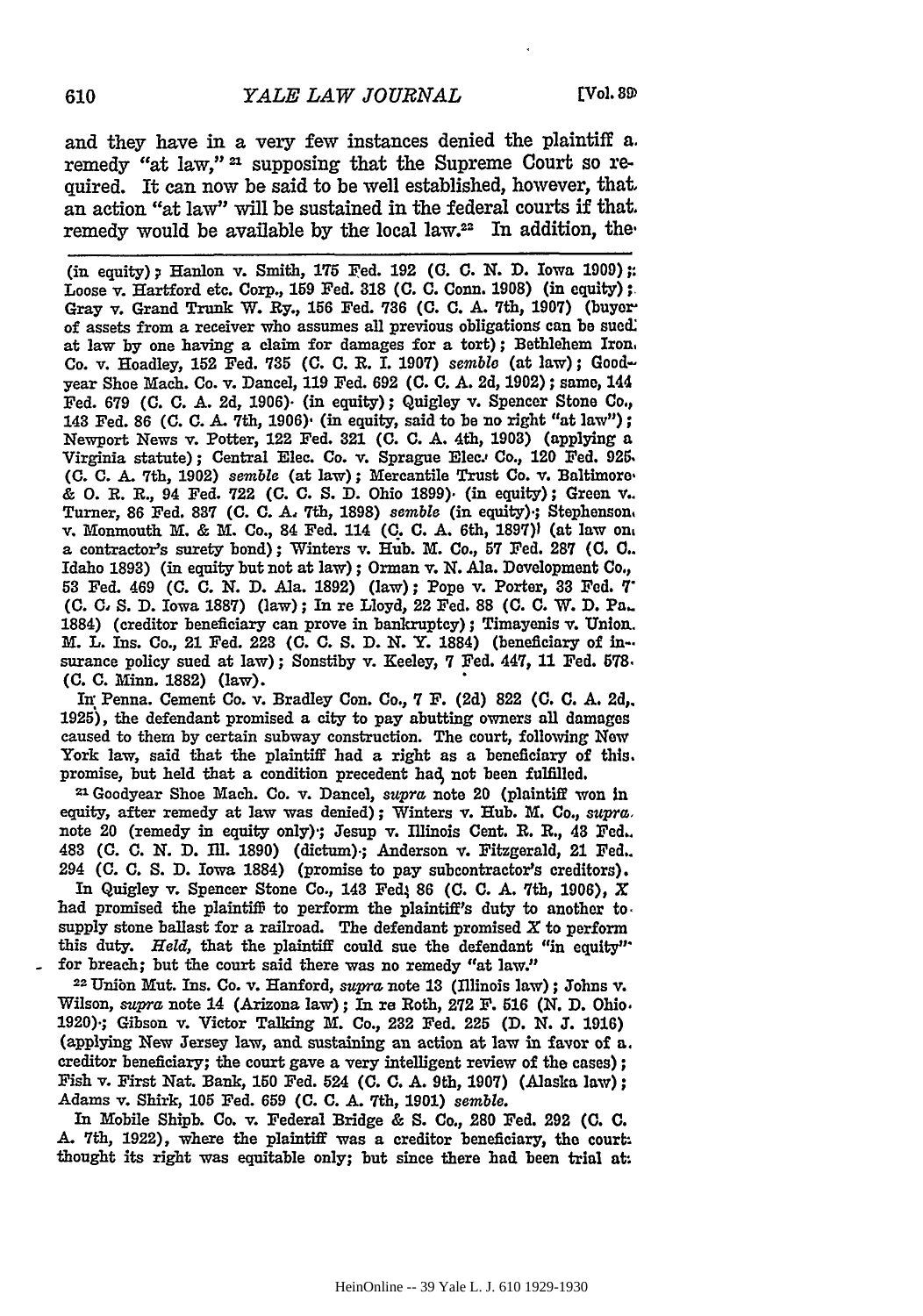federal courts will not refuse a remedy "in equity" even though the local law gives a remedy "at law" also.<sup>23</sup> The third party need not be a "sole" beneficiary and need not have been identified when the contract was made.<sup>24</sup> The contract may create a -privilege in the third party as well as a right-a defense as fied when the contract was made.<sup>24</sup> The contract may create a privilege in the third party as well as a right—a defense as well as a cause of action.<sup>25</sup> Occasionally the court avoids the issue **by** creating an artificial privity and finding that the plain-., issue by creating an artificial privity and finding that the plaintiff was a promisee.<sup>26</sup>

In a comparatively small number of cases, the federal court has denied the plaintiff a remedy for reasons that would likewise prevail in the state courts, but not because third parties have no rights because not in privity. Thus, the court may have no rights because not in privity. Thus, the court may find that the plaintiff is at most a mere incidental beneficiary,

law with the defendant's assent the court affirmed the judgment. The court said:

court said: "The case was **fully** tried by the court without a jury. The facts "The case was fully tried by the court without a jury. The facts respecting liability are not in serious dispute. The parties have fully and fairly litigated the question of damages. If we were to reverse the **judg-**fairly litigated the question of damages. If we were to reverse the judgment, it would not be with directions to dismiss, but to transfer the cause from the law to the equity side of the calendar. The district judge who from the law to the equity side of the calendar. The district judge who presided over the law action would sit as chancellor in the equity suit, and upon the same evidence no doubt make the same findings. Unless re-upon the same evidence no doubt make the same findings. Unless required **by** the rules and the established precedents, we are unwilling thus quired by the rules and the established precedents, we nre unwilling thus to pay tribute to form."

<sup>23</sup> Pittsburgh etc.' R. R. v. Keokuk **&** H. Bridge Co., **68** Fed. **19 (C. C.** <sup>23</sup> Pittsburgh etc.' R. R. v. Keokuk & H. Bridge Co., 68 Fed. 19 (C. C. **A.** 7th, **1895).** A. 7th, 1895).

24 Central Trust Co. v. Berwind-W. Coal Co., **95** Fed. **391 (C. C.** S. **D.** <sup>24</sup> Central Trust Co. v. Berwind-W. Coal Co., 95 Fed. 391 (C. C. S. D. **X.** Y. **1899)** held that a mortgagee could sue a coal lessee who had promised N. Y. 1899) held that a mortgagee could sue a coal lessee who had promised to pay royalties for coal mined to the mortgagee for interest on the mortgage debt. The court said, "It is not required that the benefit of the plaintiff should be the sole object of the agreement." tiff should be the sale object of the agreement."

In Barker v. Pullman's P. Car Co., 124 Fed. 555 (C. C. S. D. N. Y. In Barker v. Pullman's P. Car Co., 124 Fed. 555 (C. C. S. D. N. Y. 1903), a debtor transferred its assets to the defendant and the latter assumed all its debts. The creditor was held to have an enforceable right against the defendant. "The question is not free from doubt, but this court is of the opinion that it was not necessary to name the creditors of court is of the opinion that it was not necessary to name the creditors of the Wagner Co., or specify their respective claims, their nature or amount, or that the benefit of such creditors should have been the sole object of this clause of the agreement."

this clause of the agreement."<br><sup>25</sup> Central Trust Co. v. Cincinnati, J. & M. Ry., 58 Fed. 500 (C. C. N. D. Ohio 1892) held that if  $\alpha$  creditor accepts the bonds of a newly organized company in satisfaction of the debt of an old company, the latter as bene-company in satisfaction of the debt of an old company, the latter as beneficiary of the contract is thereby discharged even though it says and does nothing in the matter. Taft, J., rendering the opinion, cited Hendrick v. Lindsay, *supra* note 4, as authority. Lindsay, supra note 4, as authority.

<sup>26</sup> American Can Co. v. Garnett, 279 Fed. 722 (C. C. A. 9th, 1922). The defendant promised a patentee to make and supply the article to the defendant promised a patentee to make and supply the article to the patentee's agents on certain terms. The court held that the agents became patentee's agents on certain terms. The court held that the agents became parties to this contract and could sue for its breach. Certiorari was parties to this contract and could sue for its breach. Certiorari was denied, **260 U. S. 722,** 43 Sup. **Ct.** 12 **(1922).** denied, 260 U. S. 722, 43 Sup. Ct. 12 (1922).

Adams v. Shirk, supra note 22 (plaintiff's assent to the undertaking **by** Adams v. Shirk, supra note 22 (plaintiff's assent to the undertaking by the defendant as assignee of a lease held to make him a promisee and hence in privity). in privity).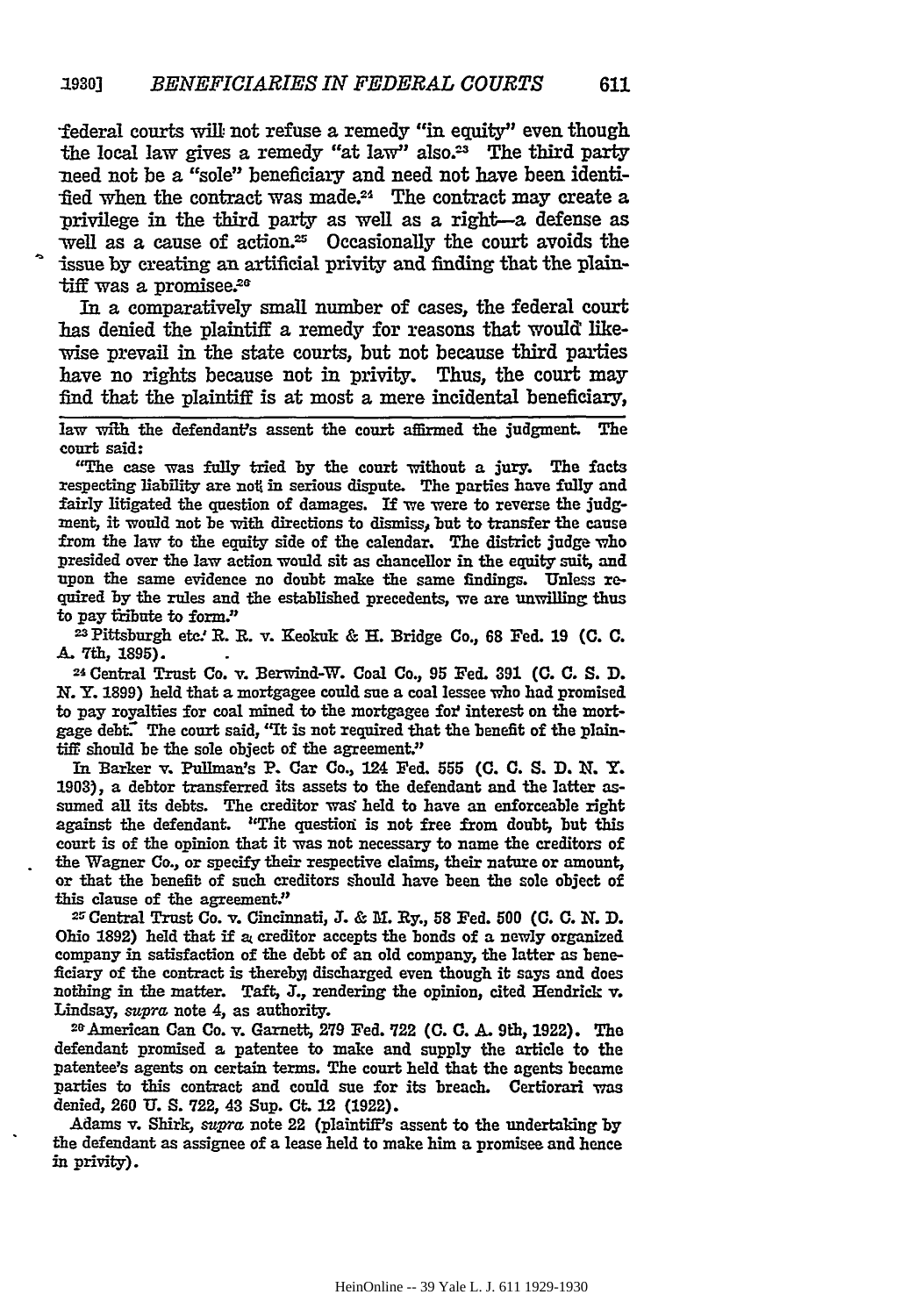the parties not having intended him to benefit by the contract.<sup>27</sup> The suit may be on a contractor's surety bond, and the court The suit may be on a contractor's surety bond, and the court may follow the rule in some minority state refusing the plaintiff a remedy.28 There may have been an agreement between the a remedy.28 There may have been an agreement between the plaintiff and the promisor that contradicts the inference that the plaintiff was a beneficiary of the new contract.<sup>20</sup> Or the third party's right may have been subject to a condition precedent that has not been fulfilled.<sup>30</sup>

271n re Gubelman, **13** F. (2d) **730 (C.** C. A. 2d, 1926) (a banking agency <sup>27</sup> In re Gubelman, 13 F. (2d) 730 (C. C. A. 2d, 1926) (a banking agenoy contract, of which the plaintiff was a mere incidental beneficiary; there are some statements in the opinion that the federal decisions do not suscontract, of which the plaintiff was a mere incidental beneficiary; there are some statements in the opinion that the federal decisions do not sustain); American Exch. Bank v. Northern Pac. R. R., 76 Fed. 130 (C. C. **N. D.** Wash. **1896);** Jackson Iron Co. v. Negaunee Con. Co., 65 **Fed. 298** N. D. Wash. 1896); Jackson Iron Co. ·v. Negaunee Con. Co., 65 Fed. 298 **(C. C. A.** 6th, **1895).** (defendant's promise was in the alternative giving (C. C. A. 6th, 1895). (defendant's promise was *in* the alternative giving him option to pay another than the plaintiff). him option to pay another than the plaintiff).

In Sayward v. Dexter, Horton & Co., 72 Fed. **758 (C. C. A.** 9th, **1896),** In Sayward v. Dexter, Horton & Co., 72 Fed. 758 (C. C. A. 9th, 1896), a creditor made a contract with another person whereby that other person was to market the debtor's goods and was to make payments to the son was to market the debtor's goods and was to make payments to tho<br>creditor, the latter promising not to sue his debtor so long as tho payments were made as agreed. The creditor later sued the debtor, and the latter set up the contract not to sue. The court held that the contract ments were made as agreed. The creditor later sued the debtor, andthe latter set up the contract not to sue. The court held that the contraot was a marketing agreement made for the benefit of the contracting parties alone and that it gave the debtor no defense. The decision should not alone and that it gave the debtor no defense. The decision should not be followed. be followed.

<sup>28</sup> Federal Sur. Co. v. Minneapolis S. & M. Co., 17 F. (2d) 242 **(C. C. A.** 8th, **1927)** (applied what the court erroneously believed to be Mon-A. 8th, 1927) (applied. what the court erroneously believed to be Montana law and denied the third party a right under a contractor's surety tana law and denied the third party a right under a contractor's surety bond); United States F. **& G.** Co. v. Vermont Marble Co., **16 F. (2d) 83** bond); United States F. & G. Co. v. Vermont Marble Co., 16 F. (2d) 83 **(C. C. A.** 7th, **1926)** (same, following Minnesota cases as to contractor's (C. C. A. 7th, 1926) (same, following Minnesota cases as to contractor's bonds); Sturtevant Co. v. Fidelity & **D.** Co., **275** Fed. 114 **(S.** *D.* **N.** Y. bonds); Sturtevant Co. v. Fidelity & D. Co., 275 Fed. 114 (S. D. N. **1921)** (followed a recent New York decision denying a materialman a remedy "at law," but-suggested a remedy "in equity"; affirmed in **285** 1921) (followed a recent New York decision denying a materialman a remedy "at law," but suggested a remedy "in equity"; affirmed in 285<br>Fed. 367 (C. C. A. 2d, 1922)); National Sur. Co. v. Brown-Graves Co., 7 F. **(2d).** 91 **(C. C. A.** 6th, **1925)** (laborers and materialmen too remote F. (2d)· 91 (C. C. A. 6th, 1925) (laborers and materialmen too remote where the surety bond was given to lenders of capital to protect **them** where the surety bond was given to lenders of capital to protect them against liens on the building in which the capital was used). against liens on the building in which the capital was used).

In Minneapolis **S.** & M. Co. v. Federal Sur. Co., 34 F. **(2d) 270 (C. C. A.** In :Minneapolis S. & M. Co. v. Federal Sur. Co., 34 F. (2d) 270 (0. O. A. 8th, **1929),** a second hearing of the first case cited in this note, the court 8th, 1929), a second hearing of the first case cited in this note, the court adhered to its first decision, even though a Montana decision had meantime shown tle error as to Montana law. This time, however, the decision time shown the error as to Montana law. This time, however, the decision was put on the ground that by the terms of the bond the plaintiff was not made a beneficiary. made a beneficiary. 29 Constable v. National **S. S.** Co., supra note **17.** <sup>29</sup> Constable v. National S. S. Co., supra note 17.

**30 In** Penna. Steel Co. v. New York City Ry., **198** Fed. 721 **(C. C.** <sup>30</sup> In Penna. Steel Co. v. New York City Ry., 198 Fed. 721 (0. O. A. 2d, 1912), a lessee from a mortgagor assumed and promised to pay<br>the debt secured; it was held that this was a promise to pay a deficiency the debt secured; it was held that this was a promise to pay a deficiency only and that foreclosure was a condition precedent-a doubtful interpretation. But the court said: tation. But the court said:

"In England and in some of the States the rule is adhered to that the only persons who can sue upon a contract are the parties; that a third only persons who can sue upon a contract are the parties; that a third person for whose benefit a contract is made cannot maintain an action person for whose benefit a contract is made cannot maintain an action upon it. The reason for the rule is said to be that there is no privity upon it. The reason for the rule is said to be that there is no privity between the contracting party making the promise and the third person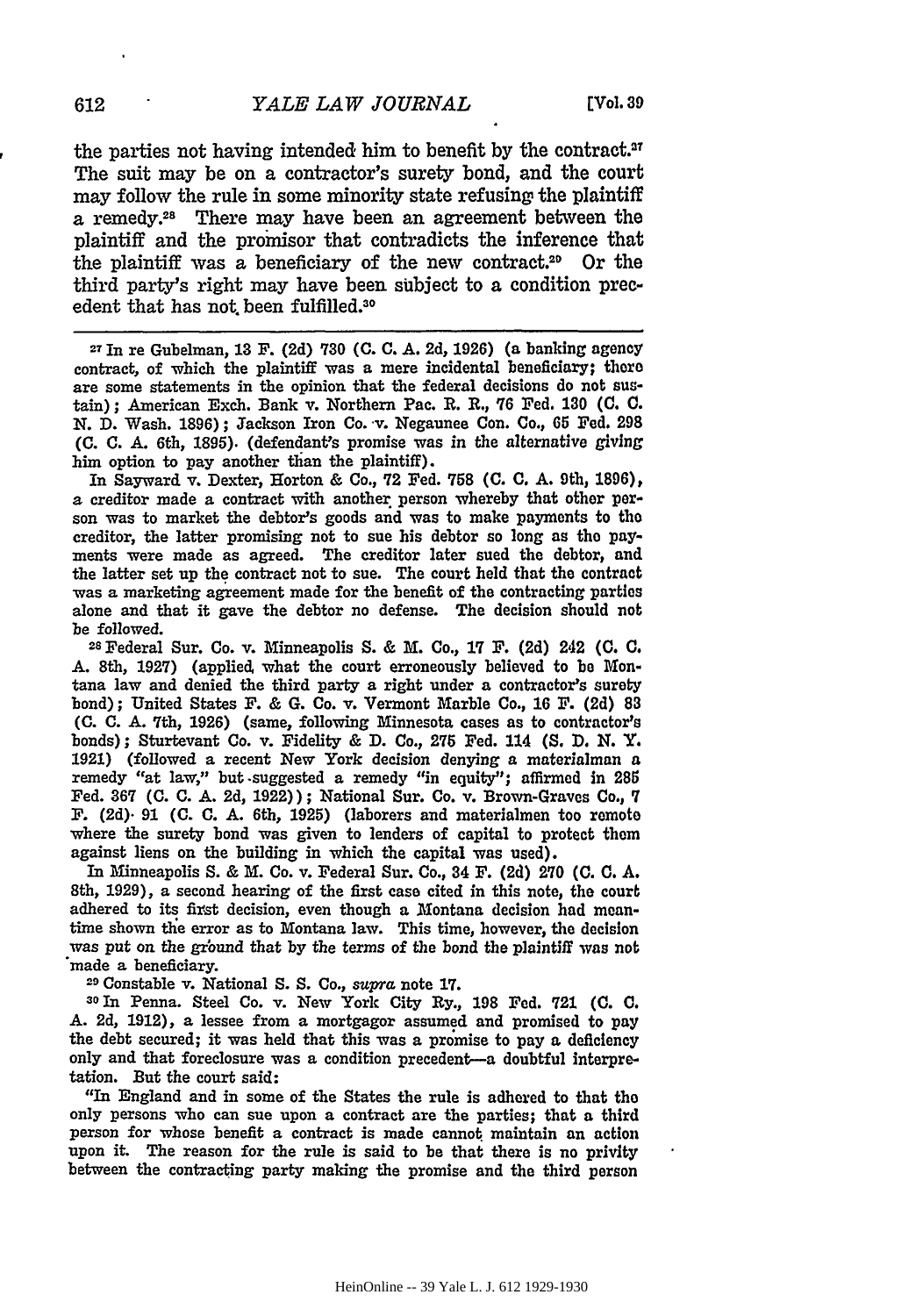#### IS **THE'THIRD PARTY'S** RIGHT **LEGAL OR** EQUITABLE? IS TIiE"THIRD FARTY'S RIGHT LEGAL OR EQUlTABLE'l

It should be evident from what is written above that there is no "federal" system apart from the state systems and that the third party has no "federal" right with a uniform character of its own distinct and apart from his right in the state courts. But in the federal courts there are still procedural distinctions between "law" and "equity" and there still lingers a tinctions between "law" and "equity" and there still lingers a trace of the notion that a right "in equity" differs from a right "at law" in some "substantive" way, quite independent of remedy and procedure. This has caused a good deal of argument over and procedure. This has caused a good deal of argument over

whether the right of a beneficiary was "in equity" or "at law."<br>This is a dispute over words and forms of remedy. In actual This is a dispute over words and forms of remedy. In actual results, in what the court in fact does -for the beneficiary and results, in what the court in fact does "for the beneficiary and against the promisor, there is no very substantial difference be-against the promisor, there is no very substantial difference between the cases saying that the right is "in equity" and those tween the eases saying that the right is "in equity" and those giving a remedy "at law." The beneficiary gets the money and the promisor has to pay it. There is some difference in the form of pleadings. In the equity suit the parties have no right to the promisor has to pay it. There is some difference in the form<br>of pleadings. In the equity suit the parties have no right to<br>a trial by jury, although the court may make use of a jury if it desires. The beneficiary's right is no less "direct" in the one case than in the other, for the third party is suing the promisor case than in the other, for the third party is suing the promisor "directly" in either case and the judgment or decree is for a "directly" in. either case and the judgment or decree is for a "direct" payment. By the "subrogation" theory it might be supposed that the third party can win only in case he has a valid claim against the promisee and the latter has a valid claim valid claim against the promisee and the latter has a valid claim against the promisor, that there may be defenses available to against the promisor, that there may be defenses available to the promisor "in equity" that would not be available to **hin** if the promisor "in equity" that would not be available to him if the third party's remedy is held to be "at law." The actual decisions do not show this to be the case.31 The subrogation cisions do not show this to be the case.31 The subrogation theory, when resorted to by the plaintiff, always gets him his decree for payment, except in those cases where his action at decree for payment, except in those cases where his action at law would likewise be defeated. Defenses that are good "in law would likewise be defeated. Defenses that are good "in equity" are available "at law" also; and it is believed that de-equity" are available "at law" also; and it is believed that defenses that would fail "at law" will equally fail "in equity."

and that the consideration does not move directly from the latter. The and that the consideration does not move directly from the latter. The rule has the merit of simplicity but is calculated to permit injustice. It is founded, too, upon wholly artificial distinctions. There is no real and is founded, *too,* upon wholly artificial distinctions. There is no real and substantial reason why, if the parties to a contract recognize the interest substantial reason why, if the parties to <sup>a</sup> contract recognize the interest of a third person in it and desire and intend to give him a right of action of a third person in it and desire and intend to give him a right of action upon it, they should not be able to do so. And the prevailing doctrine in upon it, they should not be able to do so. And the prevailing doctrine in this country is contrary to the English rule. It is generally held, subject this conntry is contrary to the English rule. It is generally held, subject to qualifications, thab a third person may sue upon a promise made to to qualifications, that a third person may sue upon a promise mnde to another for his benefit. *Ibid. 749.* another for his benefit. *Ibid. '149.*

**3" Duvall-Percival Trust Co.** v. Tenkins, supra note **3,** was a case that <sup>31</sup> Duvall-Percival Trust Co. v. Jenkins, *supra* note 3, was n case that could not rest on a theory of subrogation. The defendant **Vas** a mortgagor's could not rest on a theory ofsubrogation. The defendantwas a mortgagor's grantee -who assumed the debt, but the mortgagor (promisee) was not grantee who assumed the debt, but the mortgagor (promisee) was not himself bound to pay it. The mortgagee was given judgment; the federal court sitting in Kansas applied the law of Missouri.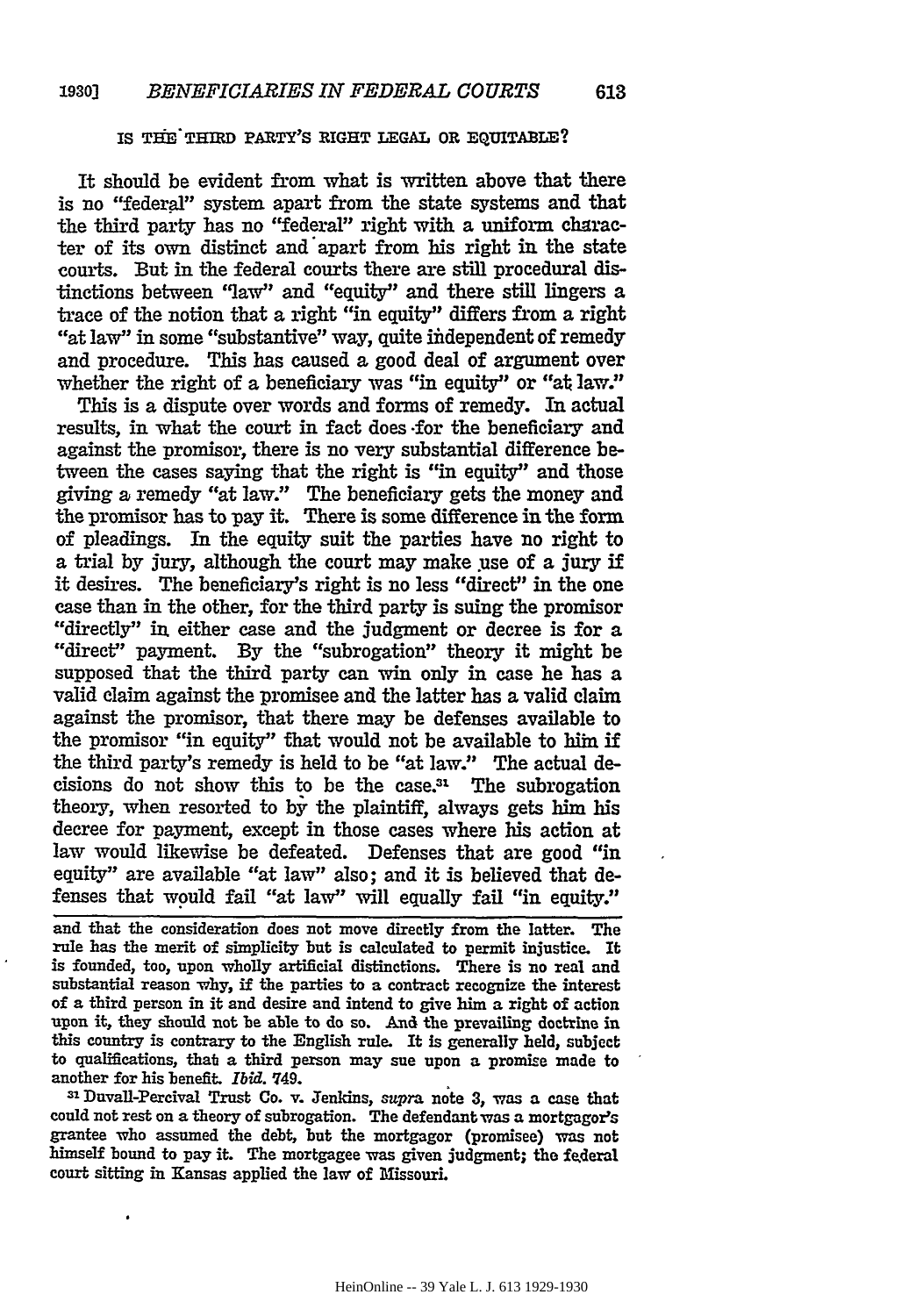**Of** course there are equitable remedies, such as injunction and Of course there are equitable remedies, such as injunction ana specific performance, that were not available at common law specific performance, that were not available at common and that must still be petitioned for in the federal courts in and that must still be petitioned for in the federal courts in accordance with "equity" pleading; but this does not mean that accordance with "equity" pleading; but this does not mean that the right being enforced was not a "legal" right.

The Supreme Court has rightly determined that the difference is only one of form of remedy. Thus, in an action "at law," **by** a mortgagee against a grantee who had assumed the law," by a mortgagee against a grantee who had assumed the debt, Mr. Justice Gray said: "The form of his remedy, whether debt, Mr. Justice Gray said: "The form of his remedy, whether it must be in covenant or in assumpsit, at law or in equity, is it must be in covenant or in assumpsit, at law or in equity, is governed **by** the *lex fori,* the law of the District of Columbia, governed by the *lea: fori,* the law of the District of Columbia, where the action was brought"; and the Court gave judgment where the action was brought"; and the Court gave judgment for the defendant.<sup>32</sup> This has at times been understood to mean that the federal courts constitute a single "forum," and that in for the defendant.<sup>32</sup> This has at times been understood to mean that the federal courts constitute a single "forum," and that in those courts the only remedy available to a third party beneficiary is "in **equity." 33** That Justice Gray did not mean this ficiary is "in equity." <sup>33</sup> That Justice Gray did not mean this is shown **by** the opinion of the Court, written **by** himself, in is shown by the opinion of the Court, written by himself, in<br>a later case.<sup>34</sup> Instead, the decision meant only that if the law of the District of Columbia recognized no right enforceable **by** of the District of Columbia recognized no right enforceable by a remedy at law, that law would be applied in a suit brought in the District of Columbia. in the District of Columbia.

Statutory reformation of procedure, the abolition of common Statutory reformation of procedure, the abolition of common law forms of action, and the joinder of common law and equity, law forms of action, and the joinder of common law and equity, are slowly having their effect upon the legal profession and are are slowly having their effect upon the legal profession and are breaking down the conception of law and equity as necessarily separate and independent systems. It is now settled that **if, by** separate and independent systems. It is now settled that if, by the state law that the federal court selects as that **by** which the state law that the federal court selects as that by which the rights of the parties are determined, the third party can recover a judgment for damages against the promisor without the use of equity forms and terminology, he can recover in the the use of equity forms and terminology, he can recover in the federal court in the same manner. That is, as the courts may federal court in the same manner. That is, as the courts may put it, if the plaintiff could recover in an action at law in the state court, he can do the same in the federal court and is not state court, he can do the same in the federal court and is not compelled to bring a **bill** in equity. compelled to bring a bill in equity.

The state law cannot empower a federal court to give a remedy that the federal law does not empower it to give; but the federal that the federal law does not empower it to give; but the federal law fully empowers the federal courts to give all the remedies that courts of common law and courts of equity have been ac-that courts of common law and courts of equity have been accustomed to give. Therefore, when a state recognizes that a.<br>third party has a right against a promisor, enforceable by a third party has a right against a promisor, enforceable **by** a judgment for money damages, the federal court has power to judgment for money damages, the federal court has power to'

<sup>82</sup> Willard v. Wood, *supra* note **11.** Sll Willard v. Wood, *supra.* note 11.

In a later case between the same parties, the mortgagee's bill in equity In a later case between the same parties, the mortgagee's bill in equity was dismissed on the ground of laches. Willard v. Wood, *supra* note **12.** was dismissed on the ground of laches. Willard v. Wood, *supra.* note 12. <sup>33</sup> See Goodyear Shoe M. Co. v. Dancel, 119 Fed. 692 (C. C. A. 2d, 1902).<br><sup>34</sup> Union Ins. Co. v. Hanford, *supra* note 13.

Sll Union Ins. Co. v. Hanford, *supra.* note 13.